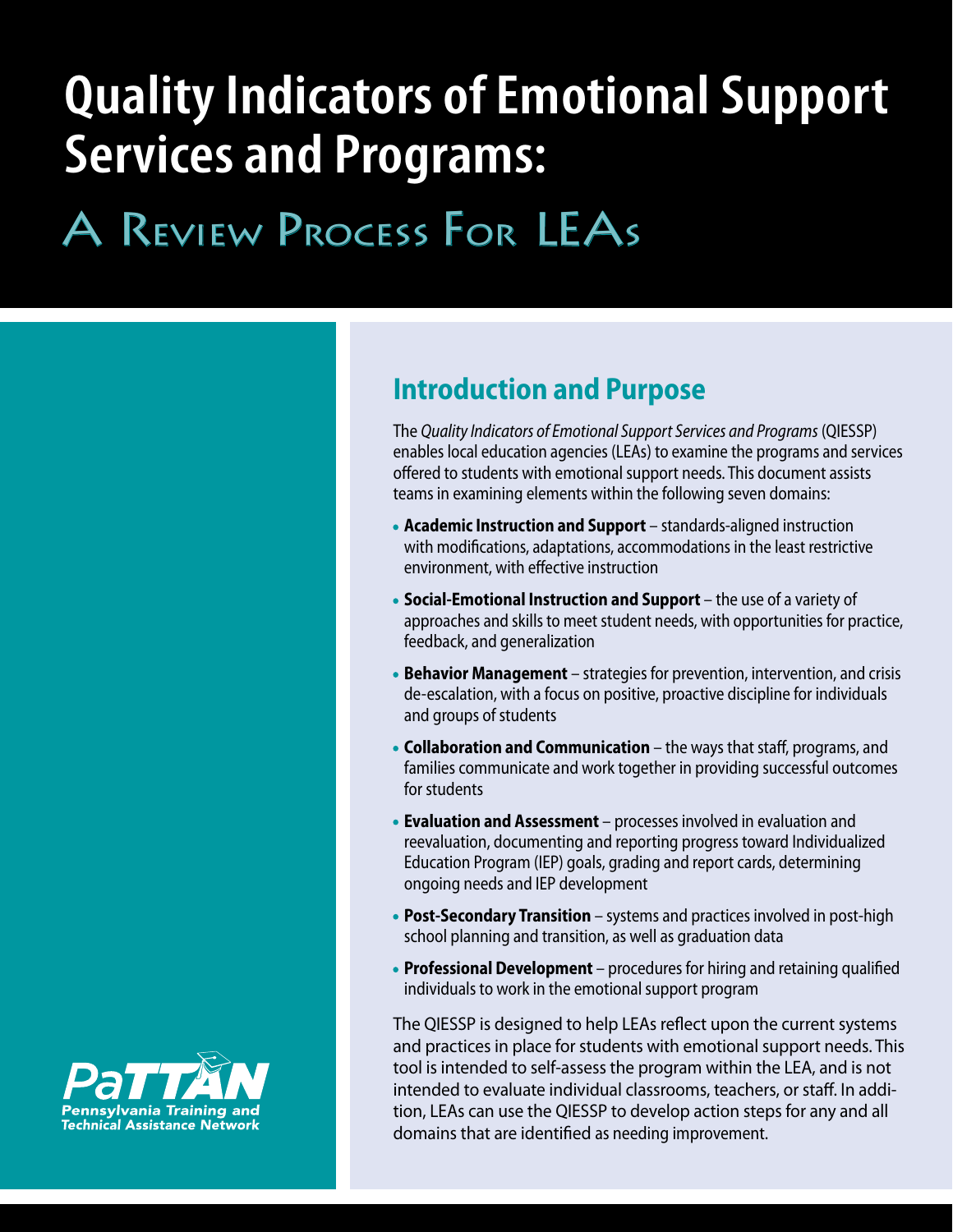## **Team Composition**

The QIESSP Review is a process designed to include the input of multiple stakeholders into the assessment of the special education programs and services offered for students with emotional support needs. It is suggested that the LEA assembles a team of individuals to review and complete the document or domains within the document. Members of that team may include the following:

- Superintendent and Assistant Superintendents
- Special Education Administrators
- Principals
- Special and General Education Teachers
- Behavior Specialists
- School Psychologists
- Counselors
- Related Service Providers
- Paraprofessionals
- Parents

## **Charlotte Danielson: The Framework for Teaching**

Pennsylvania has adopted Charlotte Danielson's *Framework for Teaching* as the overarching vision for effective instruction in the commonwealth. The model focuses the complex activity of teaching by defining four domains of teaching responsibility:

- 1. Planning and Preparation
- 2. Classroom Environment
- 3. Instruction
- 4. Professional Responsibilities

#### <http://tinyurl.com/jdguwfe>

The seven QIESSP domains have been aligned to the *Framework for Teaching*. Evidence of the alignment to the Framework is indicated by the number and letter from the Danielson domains in the evidence section.

#### **Resources**

There are two documents available that utilize the components within the Danielson *Framework for Teaching* to provide possible examples for emotional support teachers and guiding questions for conversations that occur between a principal and teacher. They are provided solely as a resource.

Examples: <http://tinyurl.com/hvoljm5>

Guiding Questions:<http://tinyurl.com/j67wowj>

## **Administration of the QIESSP**

There are several ways a team may consider using the review process. The team may choose to complete the assessment individually, discuss their responses, and come to consensus on the scores for the elements within each of the domains. Alternatively, the team may choose to meet together to complete the assessment, discussing each of the elements within the domains in order to come to consensus. Teams may also choose to divide into subgroups, with each subgroup assessing a different domain and presenting their assessment to the team as a whole.

### **Scoring the Document**

For purposes of self-assessment, each domain can be scored. The assessment scores will assist the team in completing the Program Improvement Plan section of the document.

The scoring rubric for the elements in each of the domains along with guiding questions and indicators of evidence for scoring is as follows:

- $\bullet$  In Place = 2
- Partially in Place  $= 1$
- Not in Place  $= 0$

Calculate the total score for each domain by adding the scores for each of the elements within each domain. After calculating the score, determine the percentage for each domain and record it in the action plan found on page 23 (see Figure 1).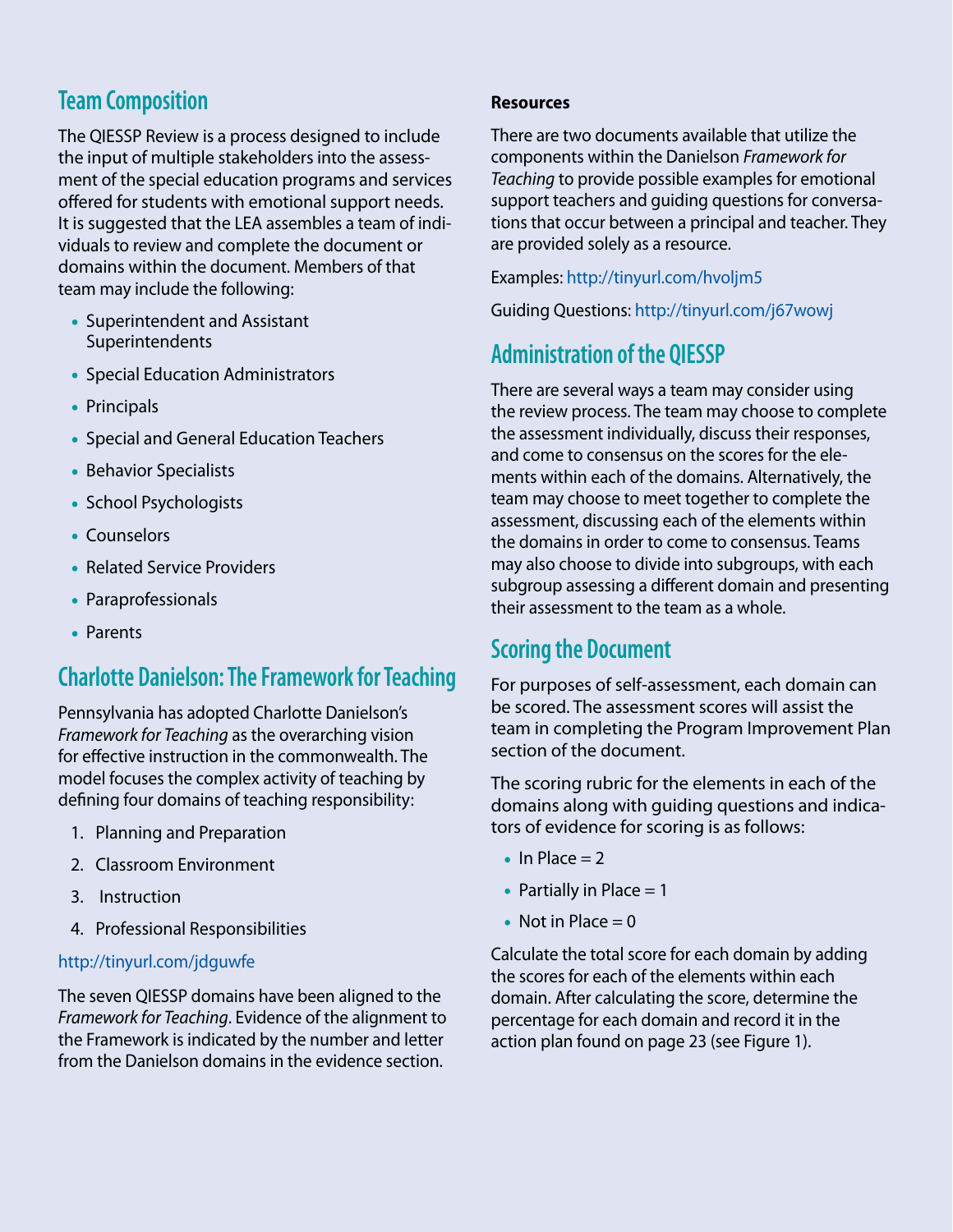#### Figure 1. Scoring Sample

| <b>Elements</b>                                                                                                                                                                                                                                                                                                                                                                                                                                                            | <b>Evidence</b>                                                                                                                                                                                                                                                                                                                                                                                                  | <b>Not in Place</b><br>(0) | <b>Partially in Place</b><br>(1)                                                           | <b>In Place</b><br>(2)                                                                       |
|----------------------------------------------------------------------------------------------------------------------------------------------------------------------------------------------------------------------------------------------------------------------------------------------------------------------------------------------------------------------------------------------------------------------------------------------------------------------------|------------------------------------------------------------------------------------------------------------------------------------------------------------------------------------------------------------------------------------------------------------------------------------------------------------------------------------------------------------------------------------------------------------------|----------------------------|--------------------------------------------------------------------------------------------|----------------------------------------------------------------------------------------------|
| <b>E.1</b> Evaluations and reevaluations are conducted in compliance with<br>procedural requirements and timelines, and:<br>• Are comprehensive, utilizing multiple sources of information<br>• Include functional behavioral assessment (if needed)<br>• Tests and other materials are appropriate for students' ages,<br>cultures, and developmental levels<br>• The results are clearly articulated in a written report and<br>shared with team members, as appropriate | <b>Reference to Charlotte Danielson's</b><br>Framework for Teaching (Domain and<br>Component): 1.e, 1.f, 2.a, 2.d, 3.a, 4.b,<br>4.c, 4.f<br>What is the process and who, by role,<br>are involved in the completion of ER/RR?<br>What various tests, surveys, progress<br>monitoring tools, etc., are used for this<br>process?                                                                                  |                            |                                                                                            | $\mathcal{L}$<br>Interview with<br>administrators<br>Review of<br>sampling of<br>assessments |
| <b>E.2</b> Data-based system is used for:<br>• Documenting and reporting progress toward IEP goals<br>• Reporting to students/parents/guardians<br>• Grading/report cards<br>• Decision making on programming and IEP development                                                                                                                                                                                                                                          | <b>Reference to Charlotte Danielson's</b><br>Framework for Teaching (Domain and<br>Component): 1.c, 1.d, 1.e, 1.f, 2.d, 3.a, 4.b,<br>4.c, 4.f<br>What system is in place for monitoring and<br>documenting student progress across<br>programs?<br>How is progress communicated to staff,<br>students and parents?                                                                                               |                            | Weekly data<br>collection and<br>review<br>Need for better<br>communication<br>to families |                                                                                              |
| <b>E.3</b> Data based decision making and documentation of<br>participation and necessary accommodations for statewide and<br>district-wide standardized assessments are utilized                                                                                                                                                                                                                                                                                          | <b>Reference to Charlotte Danielson's</b><br>Framework for Teaching (Domain and<br>Component): 1.c, 1.f, 4.b<br>Define the process used to determine<br>participation and necessary accommoda-<br>tions when reflecting on statewide and<br>district-wide assessments.<br>What assessments do you<br>utilize to increase your knowledge of<br>students' needs in order to determine<br>necessary accommodations? |                            | 1<br>Need to identify<br>individual<br>students needs/<br>accommodations                   |                                                                                              |

Total  $4/6$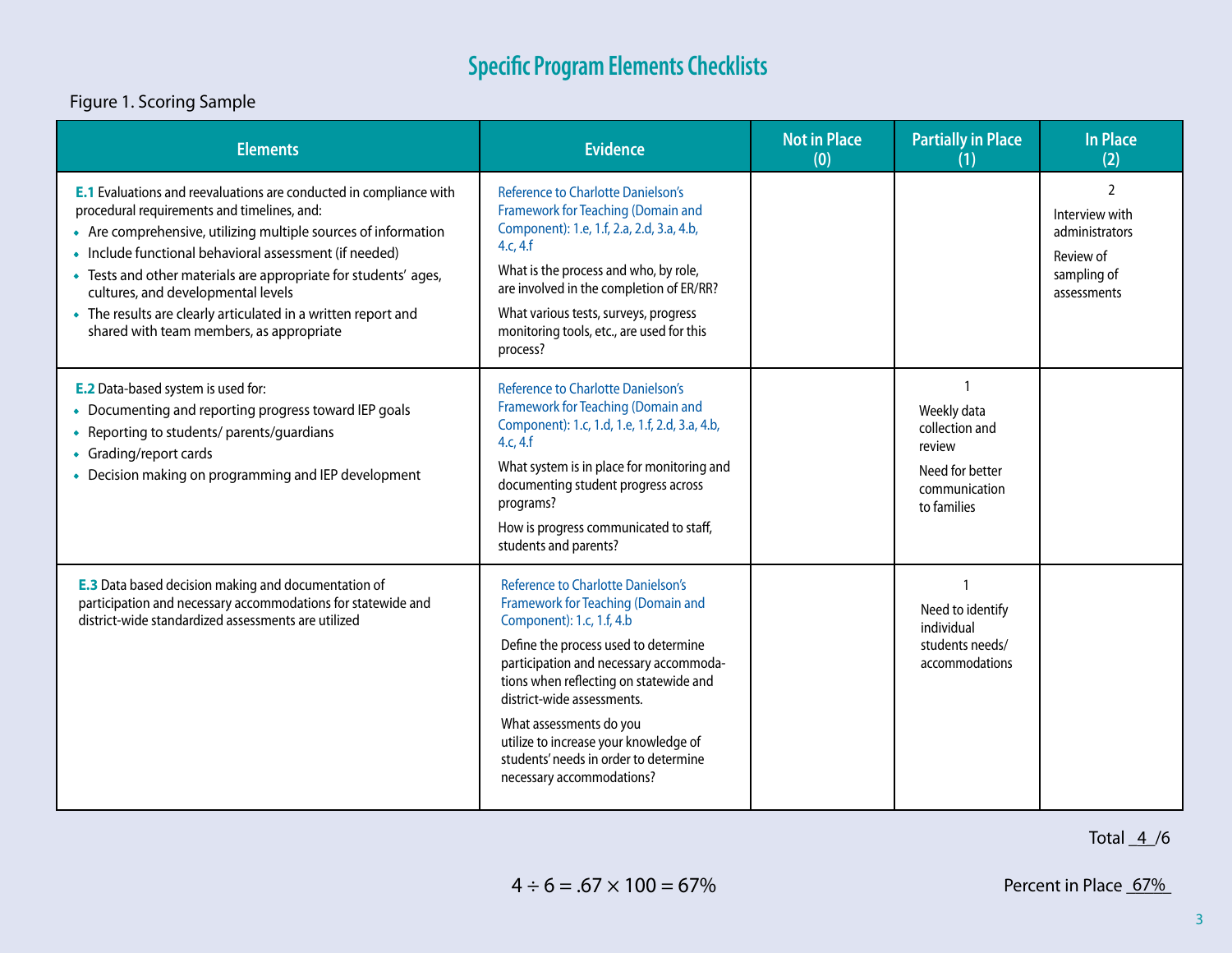#### **A. Academic Instruction and Support**

| <b>Elements</b>                                                                                                                                                                                              | <b>Evidence</b>                                                                                                                                                                                                                                                                                                                                                                                                                                                                                                                                                                                                                                                                                         | <b>Measured By</b><br><b>I-Interview</b><br><b>O</b> - Observation<br><b>P-Product</b> | <b>Not in</b><br><b>Place</b><br>(0) | <b>Partially</b><br>in Place<br>(1) | <b>In Place</b><br>(2) |
|--------------------------------------------------------------------------------------------------------------------------------------------------------------------------------------------------------------|---------------------------------------------------------------------------------------------------------------------------------------------------------------------------------------------------------------------------------------------------------------------------------------------------------------------------------------------------------------------------------------------------------------------------------------------------------------------------------------------------------------------------------------------------------------------------------------------------------------------------------------------------------------------------------------------------------|----------------------------------------------------------------------------------------|--------------------------------------|-------------------------------------|------------------------|
| A.1 Clear standards-aligned goals for<br>academic achievement are developed for<br>each student                                                                                                              | Reference to Charlotte Danielson's Framework for Teaching (Domain and<br>Component): 1.a, 1.c<br>What standards are addressed in the IEP?<br>Are the goals written to grade level standards? Provide examples of goals that<br>are aligned to grade level standards.<br>How do you utilize student IEPs and PA Core Standards to develop academic<br>instruction and outcomes?<br>How do you routinely collect data to monitor student progress academically<br>and how do behavioral needs impact learning?<br>How does the data collected impact your daily instruction?<br>How does the data collected support academically related IEP goals? Are<br>progress monitoring data and graphs available? | P                                                                                      |                                      |                                     |                        |
| A.2 Curricular options are available as<br>appropriate:<br>Instruction using general education<br>curricula and materials with supple-<br>mentary aids and services<br>Adapted and/or supplemental curricula | Reference to Charlotte Danielson's Framework for Teaching (Domain and<br>Component): 1.a, 1.c, 1.d, 1.e, 2.a<br>What curricular materials are being used?<br>Are the materials appropriate for the student's age and grade level?<br>How are the accommodations and modifications aligned to the Specially<br>Designed Instruction (SDI) identified in the IEP?<br>What data has been collected to support the use of accommodations and<br>modifications being used?<br>Describe how you adjust expected outcomes.                                                                                                                                                                                     | I, O, P                                                                                |                                      |                                     |                        |
| A.3 The amount of special education<br>support (i.e., full-time, supplemental,<br>itinerant) is determined by student need                                                                                   | Reference to Charlotte Danielson's Framework for Teaching (Domain and<br>Component): 1.b, 1.c, 3.d, 4.b<br>What support is described in the IEP? Does the actual amount of support<br>match what is identified in the IEP?<br>Where is the support being delivered?<br>Who is delivering the instruction?                                                                                                                                                                                                                                                                                                                                                                                               | P                                                                                      |                                      |                                     |                        |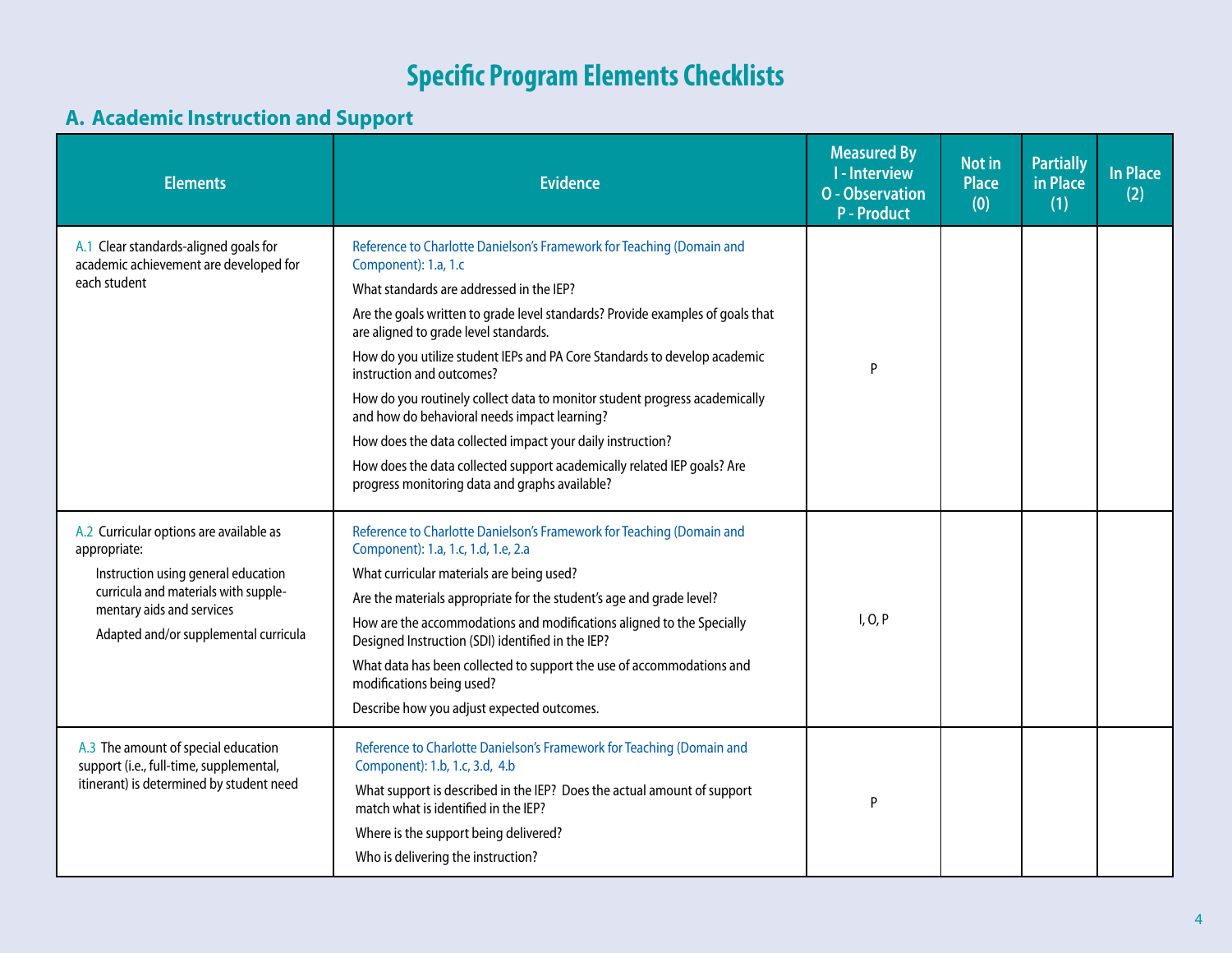### A. Academic Instruction and Support *continued*

| <b>Elements</b>                                                                                                                                  | <b>Evidence</b>                                                                                                                                                                                                                                                                                                                                                                                                                                                                                                                                                                                                                                                                                                               | <b>Measured By</b><br><b>I</b> - Interview<br><b>O</b> - Observation<br><b>P</b> - Product | Not in<br><b>Place</b><br>(0) | <b>Partially</b><br>in Place<br>(1) | In Place<br>(2) |
|--------------------------------------------------------------------------------------------------------------------------------------------------|-------------------------------------------------------------------------------------------------------------------------------------------------------------------------------------------------------------------------------------------------------------------------------------------------------------------------------------------------------------------------------------------------------------------------------------------------------------------------------------------------------------------------------------------------------------------------------------------------------------------------------------------------------------------------------------------------------------------------------|--------------------------------------------------------------------------------------------|-------------------------------|-------------------------------------|-----------------|
| A.4 Specially designed instruction (SDI) is<br>consistently provided as per the students'<br><b>IEPs</b>                                         | Reference to Charlotte Danielson's Framework for Teaching (Domain and<br>Component):1.d, 1.e, 3.c, 3.d, 3.e<br>What SDI is described in the IEP?<br>What process does the team use to determine student specific SDI?<br>What data is being collected?<br>How is data being used to guide decision making?<br>How is the SDI being delivered?<br>When and where is the SDI being delivered?                                                                                                                                                                                                                                                                                                                                   | O, P                                                                                       |                               |                                     |                 |
| A.5 Related services are consistently<br>provided as per the students' IEPs.                                                                     | Reference to Charlotte Danielson's Framework for Teaching (Domain and<br>Component):1.a,1.d, 4.d<br>What types of service is the student receiving?<br>How often does the student receive services?<br>Where are the services being delivered?<br>Does the student's schedule reflect the services?                                                                                                                                                                                                                                                                                                                                                                                                                           | O, P                                                                                       |                               |                                     |                 |
| A.6 Supports are in place for students<br>who receive instruction in the general<br>education setting (e.g., team teaching,<br>paraprofessional) | Reference to Charlotte Danielson's Framework for Teaching (Domain and<br>Component):1.b, 1.d, 2.b, 2.d, 4.d<br>What supports are in place for the student in the general education setting?<br>Who is providing the services needed to implement the supports?<br>How are teachers collaborating to ensure the supports are in place and being<br>delivered as described in the IEP?<br>How is the implementation and success of the supports being monitored?<br>How does your instruction lead to gains in self-esteem or self-actualization?<br>How do you ensure supports are consistent across all environments?<br>How do you deal with gaps in student learning due to instruction missed<br>during behavioral issues? | O, P                                                                                       |                               |                                     |                 |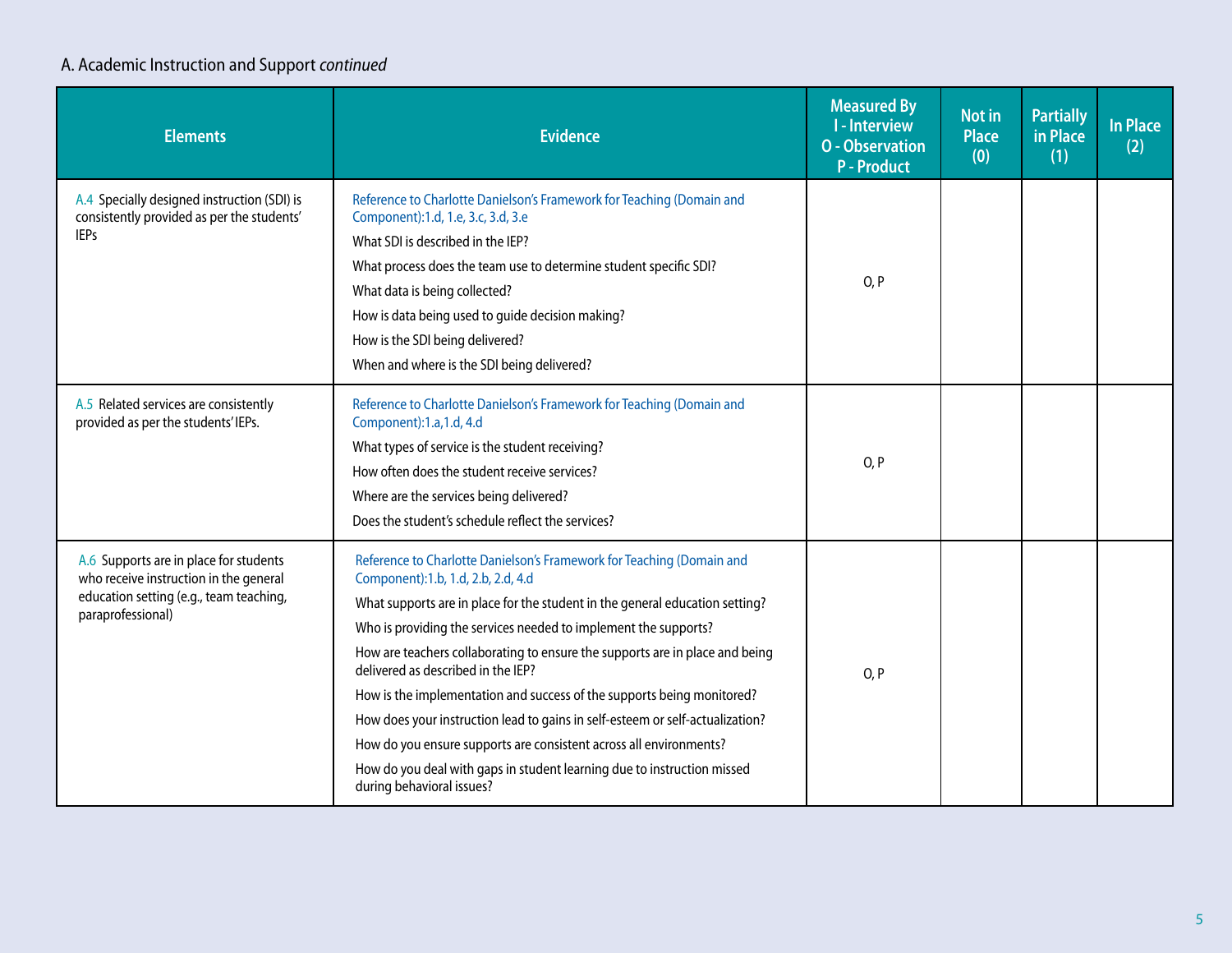### A. Academic Instruction and Support *continued*

| <b>Elements</b>                                                                                                                                                                                                                                                                                                                                          | <b>Evidence</b>                                                                                                                                                                                                                                                                                                                                                                                                                                                                                                                                                                                                                              | <b>Measured By</b><br><b>I-Interview</b><br><b>O</b> - Observation<br><b>P</b> - Product | Not in<br><b>Place</b><br>(0) | <b>Partially</b><br>in Place<br>(1) | <b>In Place</b><br>(2) |
|----------------------------------------------------------------------------------------------------------------------------------------------------------------------------------------------------------------------------------------------------------------------------------------------------------------------------------------------------------|----------------------------------------------------------------------------------------------------------------------------------------------------------------------------------------------------------------------------------------------------------------------------------------------------------------------------------------------------------------------------------------------------------------------------------------------------------------------------------------------------------------------------------------------------------------------------------------------------------------------------------------------|------------------------------------------------------------------------------------------|-------------------------------|-------------------------------------|------------------------|
| A.7 Students have access to, and participate<br>in, a full range of content areas (core<br>subjects, related arts, physical education,<br>technical arts), electives, and other activities<br>(field trips, lunch, recess, extracurricular<br>activities, assemblies, etc.) with the same<br>frequency and duration as their general<br>education peers. | Reference to Charlotte Danielson's Framework for Teaching (Domain and<br>Component): 1.a, 1.c, 1.d<br>Does the student's schedule reflect access and participation in all school<br>activities?<br>How are teachers ensuring that supports are in place so that the student<br>actively participates?<br>Do lesson plans reflect collaboration and purposeful planning among teachers<br>to ensure access and participation?<br>How does your program facilitate students' development of generalized<br>appropriate behavioral skills and behavioral self-regulation skills?<br>How do you handle transitions between activities and areas? | I, O                                                                                     |                               |                                     |                        |
| A.8 Accommodations (changes how stu-<br>dents learn and ways they demonstrate<br>their learning) are in place as needed and<br>appropriate                                                                                                                                                                                                               | Reference to Charlotte Danielson's Framework for Teaching (Domain and<br>Component): 1.b, 1.c, 1.e, 1.f, 2.b, 3.c, 3.d, 3.e<br>Do lesson plans reflect accommodations for students?<br>How are the accommodations being implemented as described in the IEP?<br>What accommodations do you provide based on the student's emotional and<br>behavioral needs?                                                                                                                                                                                                                                                                                 | I, O, P                                                                                  |                               |                                     |                        |
| A.9 Modifications (changes what students<br>are expected to learn and demonstrate)<br>are in place as needed and appropriate                                                                                                                                                                                                                             | Reference to Charlotte Danielson's Framework for Teaching (Domain and<br>Component): 1.b, 1.c, 1.e, 1.f, 2.b, 3.c, 3.d, 3.e<br>Do lesson plans reflect modifications for students?<br>How are the modifications being implemented as described in the IEP?<br>What modifications do you provide based on the student's emotional and<br>behavioral needs?                                                                                                                                                                                                                                                                                    | O, P                                                                                     |                               |                                     |                        |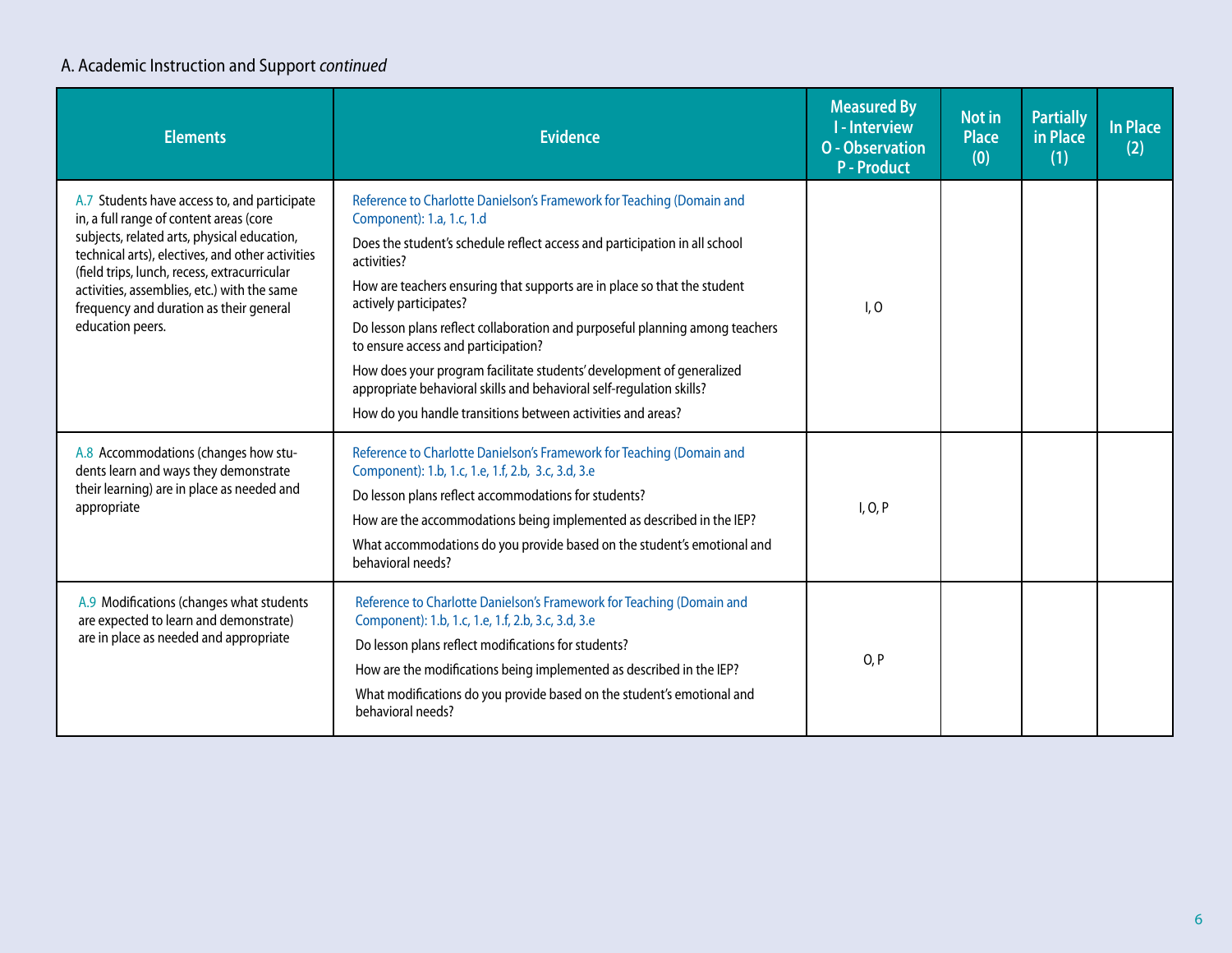### A. Academic Instruction and Support *continued*

| <b>Elements</b>                                                                                                                                                                                                                           | <b>Evidence</b>                                                                                                                                                                                                                                                                                                                                                                                                                                                                            | <b>Measured By</b><br>- Interview<br><b>O</b> - Observation<br><b>P</b> - Product | Not in<br><b>Place</b><br>(0) | <b>Partially</b><br>in Place<br>(1) | In Place<br>(2) |
|-------------------------------------------------------------------------------------------------------------------------------------------------------------------------------------------------------------------------------------------|--------------------------------------------------------------------------------------------------------------------------------------------------------------------------------------------------------------------------------------------------------------------------------------------------------------------------------------------------------------------------------------------------------------------------------------------------------------------------------------------|-----------------------------------------------------------------------------------|-------------------------------|-------------------------------------|-----------------|
| A.10 Flexible grouping – whole group,<br>small group, partnered pairs, and one-to-<br>one options are used as needed to increase<br>learning opportunities                                                                                | Reference to Charlotte Danielson's Framework for Teaching (Domain and<br>Component): 1.c, 1.e, 3.c, 3.e<br>How do you ensure that students feel physically and emotionally safe?<br>What grouping options are reflected in the lesson plans?<br>How do student groups change depending on the needs of students, the<br>material being taught, the type of lesson, etc.?<br>How do you adjust your classroom expectations based on the emotional and<br>behavioral needs of your students? | $\Omega$                                                                          |                               |                                     |                 |
| A.11 Research-based instructional tech-<br>niques are used (high levels of meaningful<br>student engagement and high student<br>success rate, multiple opportunities for<br>practice, multiple means of representation)<br>with fidelity. | Reference to Charlotte Danielson's Framework for Teaching (Domain and<br>Component): 1.b, 1.c, 1.e, 1.f, 2.b, 3.c, 3.d, 3.e<br>Do lesson plans reflect accommodations for students?<br>How are the accommodations being implemented as described in the IEP?<br>What accommodations do you provide based on the student's emotional and<br>behavioral needs?                                                                                                                               | I, O, P                                                                           |                               |                                     |                 |

Total: /22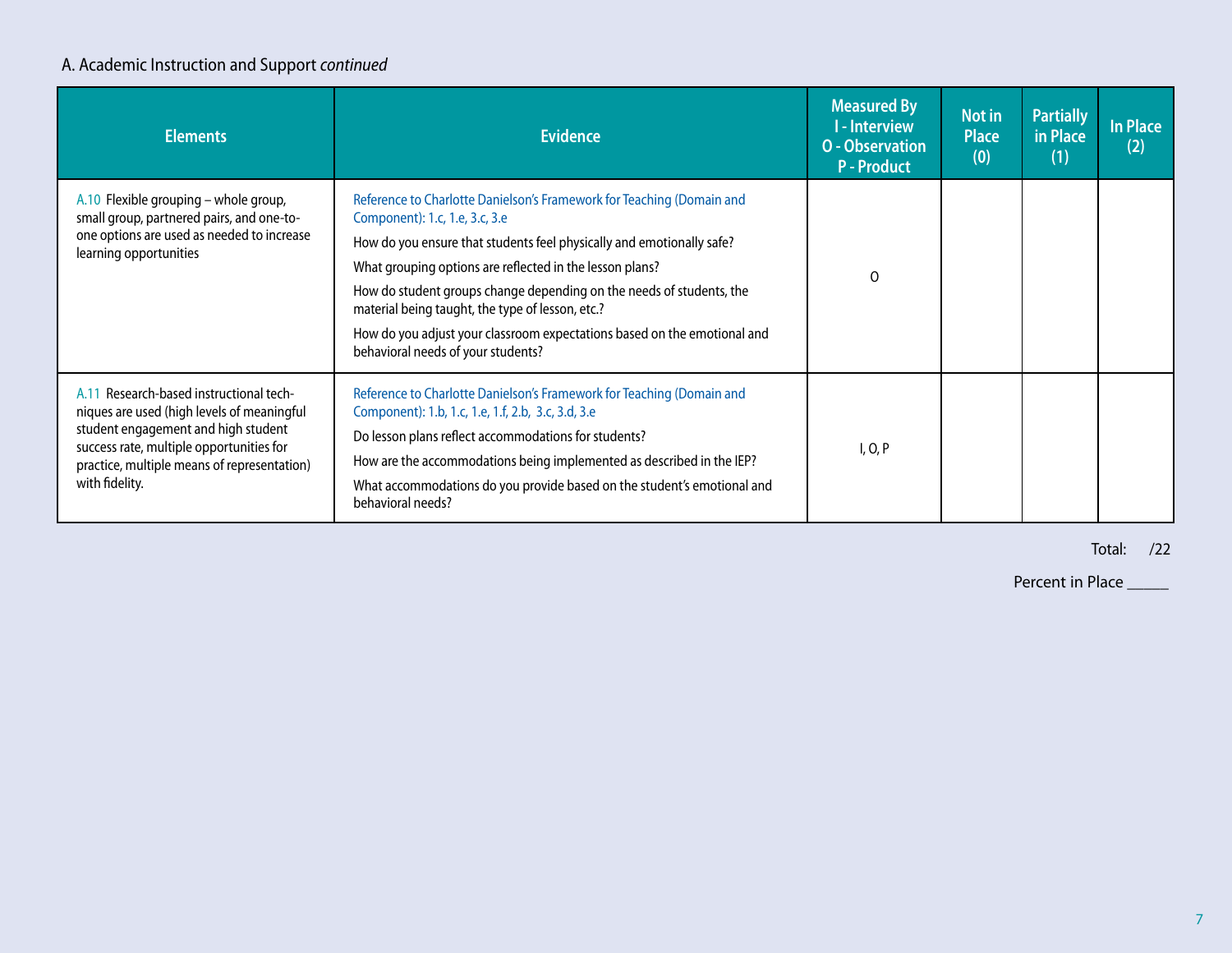#### **B. Social and Emotional Instruction and Support**

| <b>Elements</b>                                                                                                               | <b>Evidence</b>                                                                                                                                                                                                                                                                                                                                                                                                                                                                                                                                                                                                                                                                                                                                                                                                                                                                                                                                                                                                                                                     | <b>Measured By</b><br><b>I</b> - Interview<br><b>O</b> - Observation<br><b>P</b> - Product | <b>Not in</b><br><b>Place</b><br>(0) | <b>Partially</b><br>in Place<br>(1) | <b>In Place</b><br>(2) |
|-------------------------------------------------------------------------------------------------------------------------------|---------------------------------------------------------------------------------------------------------------------------------------------------------------------------------------------------------------------------------------------------------------------------------------------------------------------------------------------------------------------------------------------------------------------------------------------------------------------------------------------------------------------------------------------------------------------------------------------------------------------------------------------------------------------------------------------------------------------------------------------------------------------------------------------------------------------------------------------------------------------------------------------------------------------------------------------------------------------------------------------------------------------------------------------------------------------|--------------------------------------------------------------------------------------------|--------------------------------------|-------------------------------------|------------------------|
| <b>B.1</b> Instruction and intervention are based<br>on the individual needs of students, as<br>determined by the IEP team    | Reference to Charlotte Danielson's Framework for Teaching (Domain and<br>Component): 1.b, 1.c, 1.d, 1.e, 2.a, 2.b, 2.d, 3.d, 4.b<br>How do you utilize student Functional Behavior Assessment (FBA)/Positive<br>Behavior Support Plan (PBSP) and IEPs to develop behavioral instruction and<br>outcomes?<br>How do you routinely collect data to monitor student progress on behavior<br>qoals?<br>How do you promote student self-regulation and self-monitoring of learned<br>social and emotional skills?<br>What would your response be if a negative behavior occurred in the classroom?<br>How do you adapt your instruction to meet the emotional and behavioral needs<br>of your students?<br>How does your instruction and behavioral support plan consider the student's<br>background, culture and emotional/behavioral needs?<br>How do you utilize and promote student engagement within social and<br>emotional lessons?<br>How does the data collected support behaviorally related IEP goals? Are<br>progress monitoring data and graphs available? | I, O, P                                                                                    |                                      |                                     |                        |
| <b>B.2</b> Evidence-based social-emotional<br>learning curricula and resources are<br>available and implemented with fidelity | Reference to Charlotte Danielson's Framework for Teaching (Domain and<br>Component): 1.a, 1.c, 1.d, 1.e, 2.a, 2.d, 3.b, 3.c, 3.d, 3.e, 4.b, 4.f<br>What assessments do you utilize to increase your knowledge of students'<br>behavioral and emotional needs?<br>What evidenced-based social-emotional curricula are you utilizing for<br>instruction?<br>How do you ensure that this curriculum is being implemented with fidelity?                                                                                                                                                                                                                                                                                                                                                                                                                                                                                                                                                                                                                                | O, P                                                                                       |                                      |                                     |                        |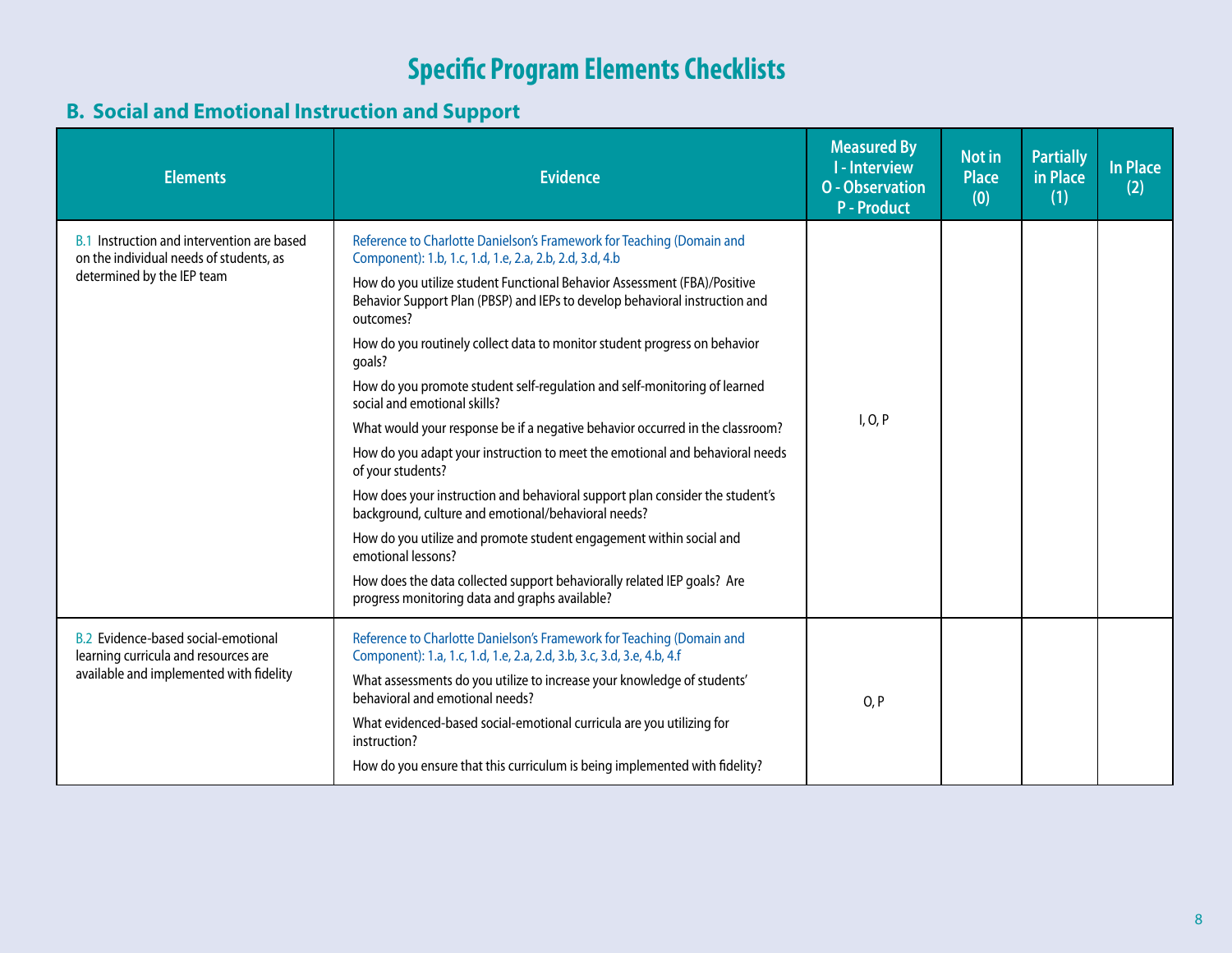### B. Social and Emotional Instruction and Support *continued*

| <b>Elements</b>                                                                                       | <b>Evidence</b>                                                                                                                                                                                                                                                                                                                                                                   | <b>Measured By</b><br><b>I-Interview</b><br><b>O</b> - Observation<br><b>P</b> - Product | Not in<br><b>Place</b><br>(0) | <b>Partially</b><br>in Place<br>(1) | <b>In Place</b><br>(2) |
|-------------------------------------------------------------------------------------------------------|-----------------------------------------------------------------------------------------------------------------------------------------------------------------------------------------------------------------------------------------------------------------------------------------------------------------------------------------------------------------------------------|------------------------------------------------------------------------------------------|-------------------------------|-------------------------------------|------------------------|
| <b>B.3</b> Targeted and tertiary strategies are<br>utilized and decision making rules are<br>defined. | Reference to Charlotte Danielson's Framework for Teaching (Domain and<br>Component): 1.b, 1.c, 1.e, 2.a, 2.b, 2.c, 2.d, 3.c, 3.e<br>Is a hierarchy of social skills established, assessed and taught?<br>What strategies are being used in Tier 2 and Tier 3 to support the needs of<br>students?<br>What decision making process is in place to move students between the tiers? | I, O, P                                                                                  |                               |                                     |                        |
| B.4 Opportunities to practice, get feedback,<br>and generalize to other settings exist:               | Reference to Charlotte Danielson's Framework for Teaching (Domain and<br>Component): 1.b, 1.e, 2.a, 2.b, 2.d, 3.b, 3.c, 3.d, 3.e, 4.d                                                                                                                                                                                                                                             |                                                                                          |                               |                                     |                        |
| Student-to-student interactions                                                                       | Explain your plan to have students self-assess and correct their own behavior.                                                                                                                                                                                                                                                                                                    |                                                                                          |                               |                                     |                        |
| Student-to-adult interactions                                                                         | How do you assess and track student behavior?                                                                                                                                                                                                                                                                                                                                     |                                                                                          |                               |                                     |                        |
|                                                                                                       | What types of changes have you made in your instruction and classroom<br>management procedures due to the assessments of student behavior?                                                                                                                                                                                                                                        | $\Omega$                                                                                 |                               |                                     |                        |
|                                                                                                       | How do you adapt your instruction and positive classroom behavioral system?                                                                                                                                                                                                                                                                                                       |                                                                                          |                               |                                     |                        |
|                                                                                                       | How do you incorporate student feedback into future lesson plans?                                                                                                                                                                                                                                                                                                                 |                                                                                          |                               |                                     |                        |
|                                                                                                       | How does your program facilitate students' development of generalized<br>appropriate behavioral skills and behavioral self-regulation skills?                                                                                                                                                                                                                                     |                                                                                          |                               |                                     |                        |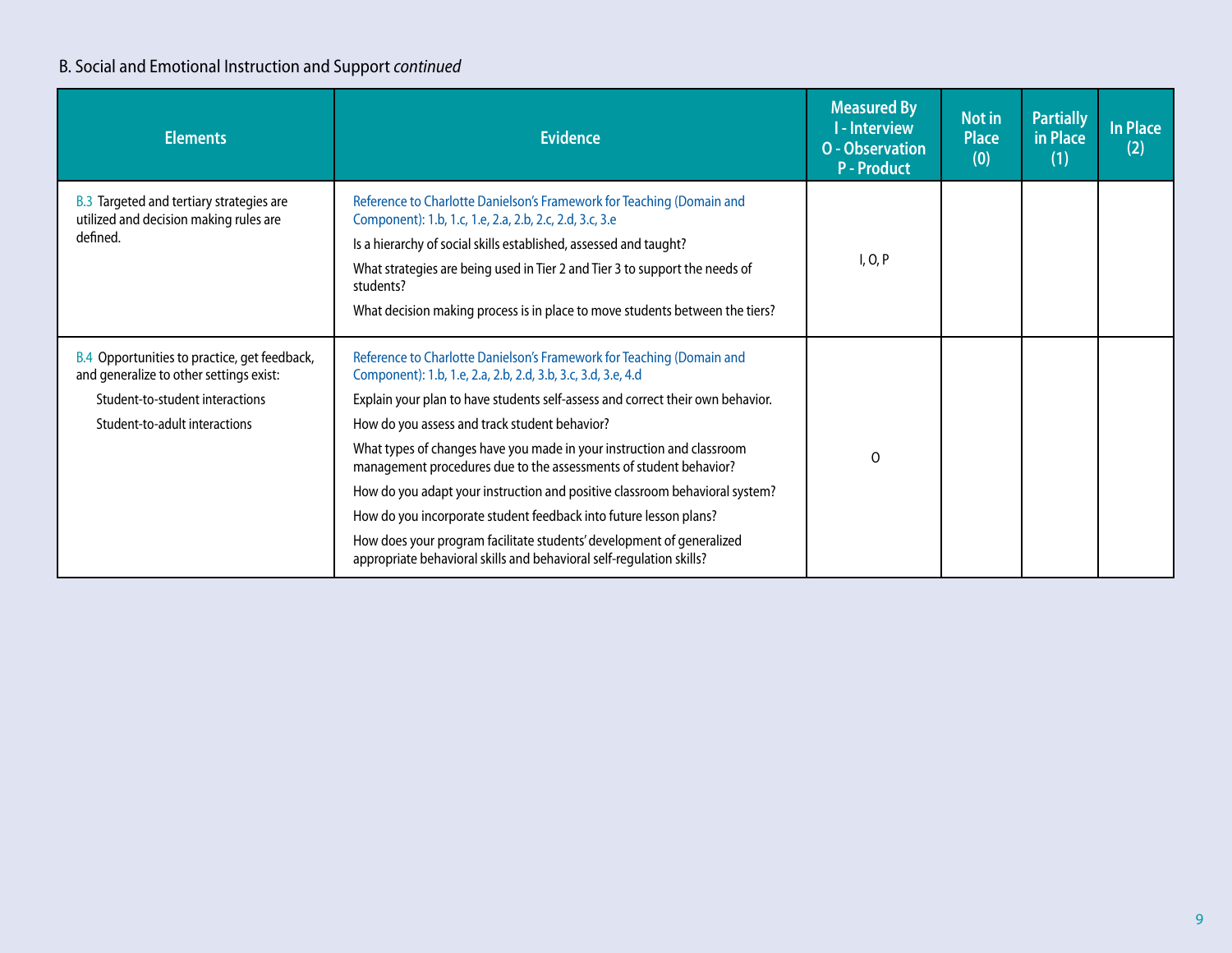### B. Social and Emotional Instruction and Support *continued*

| <b>Elements</b>                                                                                                                                                                                                                                                                                                                                                                               | <b>Evidence</b>                                                                                                                                                                                                                                                                                                                                                                                                                                                                                              | <b>Measured By</b><br><b>I-Interview</b><br><b>O</b> - Observation<br><b>P-Product</b> | Not in<br><b>Place</b><br>(0) | <b>Partially</b><br>in Place<br>(1) | In Place<br>(2) |
|-----------------------------------------------------------------------------------------------------------------------------------------------------------------------------------------------------------------------------------------------------------------------------------------------------------------------------------------------------------------------------------------------|--------------------------------------------------------------------------------------------------------------------------------------------------------------------------------------------------------------------------------------------------------------------------------------------------------------------------------------------------------------------------------------------------------------------------------------------------------------------------------------------------------------|----------------------------------------------------------------------------------------|-------------------------------|-------------------------------------|-----------------|
| <b>B.5</b> Emotional Support Program and<br>Services include a variety of approaches to<br>meet the needs of all students requiring<br>such support:<br>Social skills<br>Cognitive behavioral interventions<br>Pragmatic language skills<br>Problem solving<br>Conflict resolution<br>Social awareness strategies<br>Self-calming/relaxation skills<br>Perspective taking<br>Service learning | Reference to Charlotte Danielson's Framework for Teaching (Domain and<br>Component): 1.a, 1.d, 1.e, 2.a, 2.b, 2.d, 3.e<br>How do you identify the individual students' targeted skills for instruction and<br>what behavioral data do you use for decision making?<br>What type of adjustments have you made to the lesson to accommodate<br>students emotional and behavioral needs?<br>How do you empower students to develop effective strategies for<br>self-management? (see skills listed in column 1) | I, O, P                                                                                |                               |                                     |                 |

Total: /10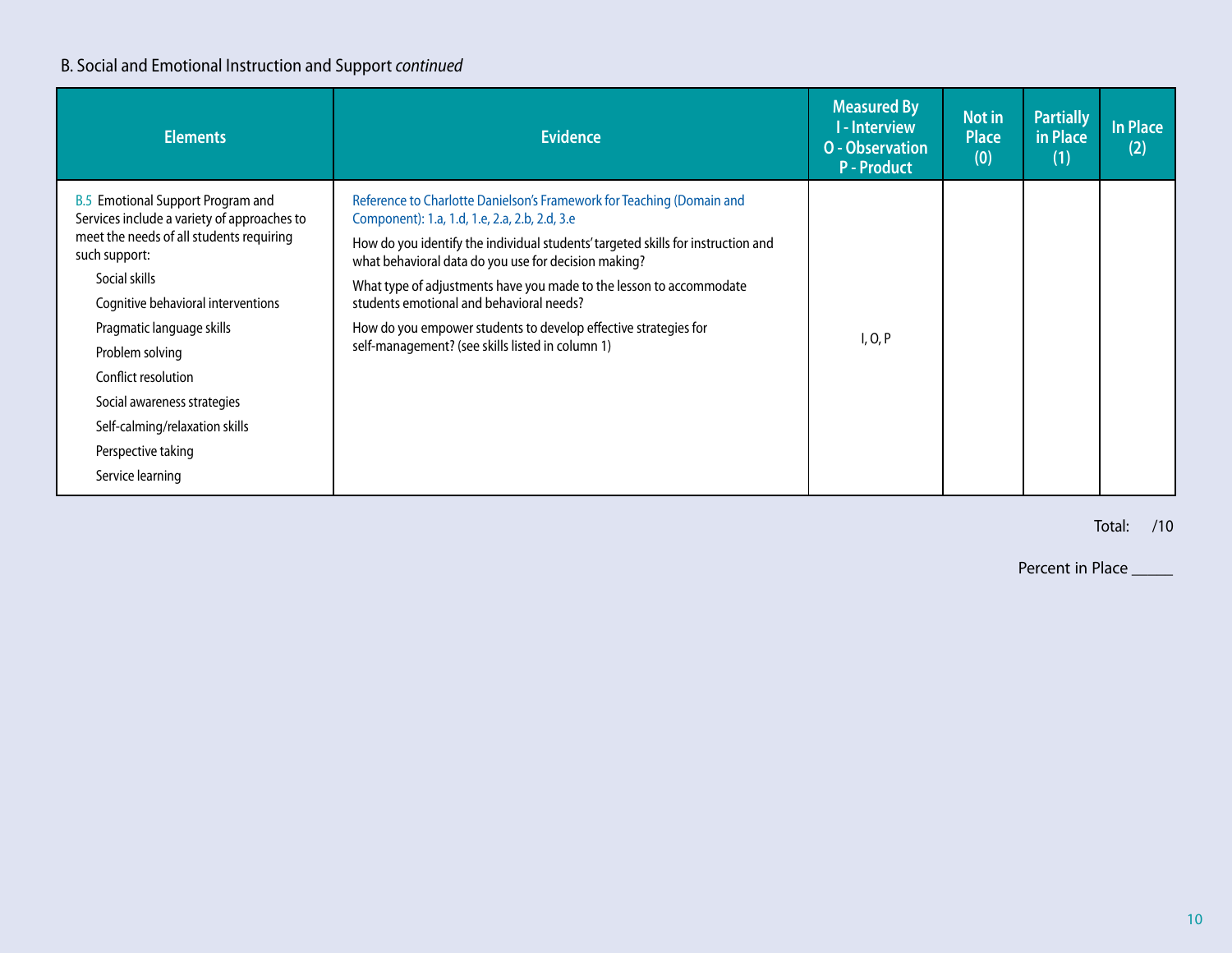### **C. Behavior Management**

| <b>Elements</b>                                                                                                                                                                                                                                                                                          | <b>Evidence</b>                                                                                                                                                                                                                                                                                                                                                                                                                  | <b>Measured By</b><br><b>I-Interview</b><br><b>O</b> - Observation<br><b>P</b> - Product | <b>Not in</b><br><b>Place</b><br>(0) | <b>Partially</b><br>in Place<br>(1) | In Place<br>(2) |
|----------------------------------------------------------------------------------------------------------------------------------------------------------------------------------------------------------------------------------------------------------------------------------------------------------|----------------------------------------------------------------------------------------------------------------------------------------------------------------------------------------------------------------------------------------------------------------------------------------------------------------------------------------------------------------------------------------------------------------------------------|------------------------------------------------------------------------------------------|--------------------------------------|-------------------------------------|-----------------|
| C.1 Proactive, evidenced-based behavioral<br>interventions and supports are used with<br>fidelity.                                                                                                                                                                                                       | Reference to Charlotte Danielson's Framework for Teaching (Domain and<br>Component):1.a, 1.b, 1.c, 1.d, 1.e, 2.a, 3.b, 3.c, 3.d, 3.e, 4.f<br>Describe your framework to proactively address behavior.<br>What researched-based interventions are in place?<br>How do you ensure fidelity of implementation of interventions?                                                                                                     | I, O                                                                                     |                                      |                                     |                 |
| C.2 Physical space and layout are adequate<br>for the number of students and are condu-<br>cive to a productive learning environment:<br>Safe - dangerous items are not readily<br>accessible<br>Area and/or procedures for addressing<br>dangerous behaviors is present<br>Students and staff feel safe | Reference to Charlotte Danielson's Framework for Teaching (Domain and<br>Component):1.e, 2.c, 2.d, 2.e<br>How do you monitor safety?<br>Do you regularly survey staff and students regarding safety?<br>When designing the classroom environment, how do you take students' needs<br>into consideration?<br>Does the classroom environment match the class population? (Please describe.)                                        | I, O, P                                                                                  |                                      |                                     |                 |
| C.3 Three-to-five positively stated, clear<br>rules and expectations per classroom/<br>school are identified:<br>Rules and expectations are operation-<br>ally defined for various settings and<br>routines                                                                                              | Reference to Charlotte Danielson's Framework for Teaching (Domain and<br>Component):1.c, 2.a, 2.b, 2.c<br>What behavioral expectations do you have in your classroom to facilitate a<br>positive learning experience?<br>How do you share behavioral expectations with students?<br>How are behavioral expectations implemented and reinforced in your<br>classroom?<br>How are behavioral expectations defined across settings? | I, O, P                                                                                  |                                      |                                     |                 |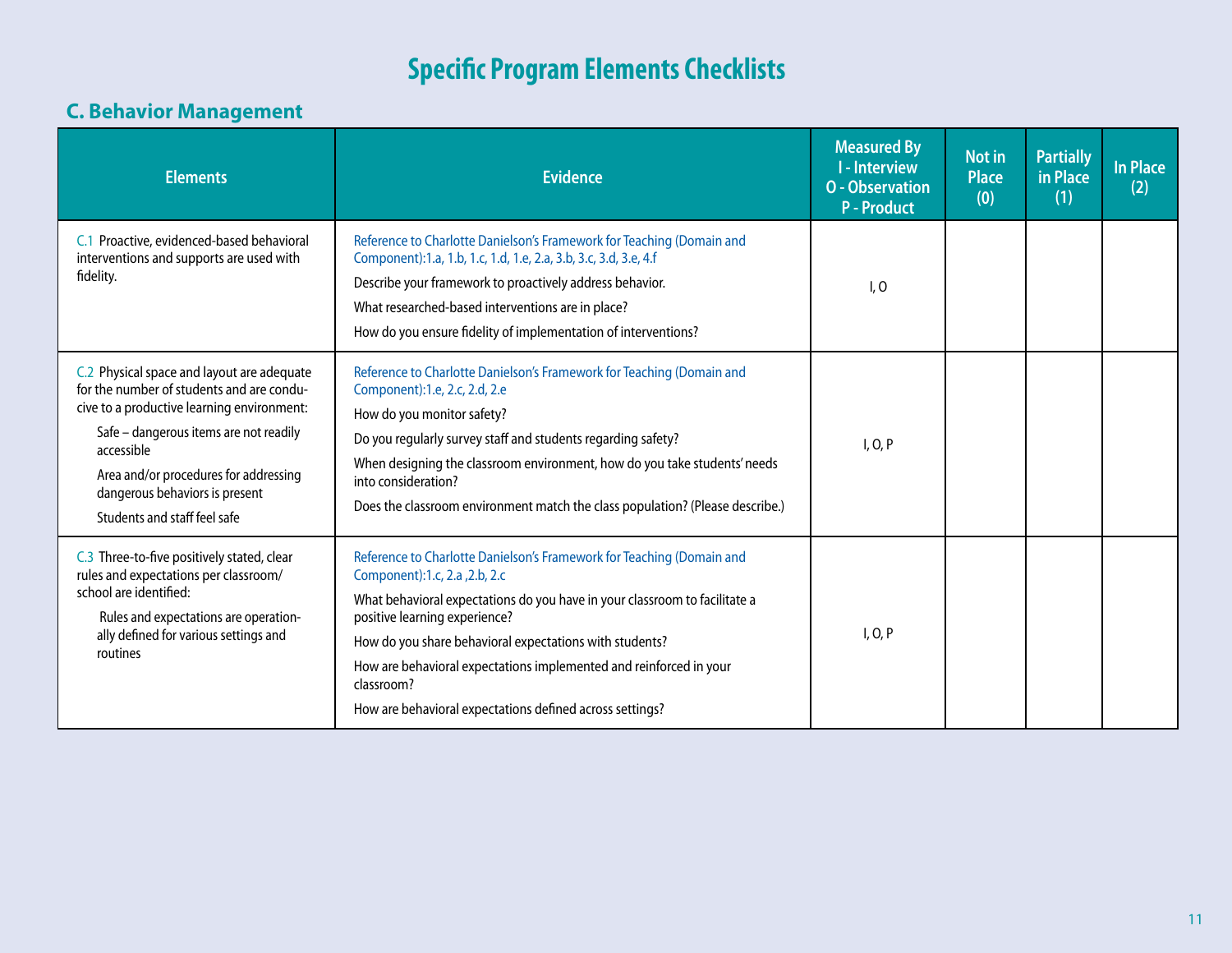### C. Behavior Management *continued*

| <b>Elements</b>                                                                                                                                                                                                                                                                            | <b>Evidence</b>                                                                                                                                                                                                                                                                                                                                                                                                                                                                                   | <b>Measured By</b><br><b>I-Interview</b><br><b>O</b> - Observation<br><b>P</b> - Product | <b>Not in</b><br><b>Place</b><br>(0) | <b>Partially</b><br>in Place<br>(1) | <b>In Place</b><br>(2) |
|--------------------------------------------------------------------------------------------------------------------------------------------------------------------------------------------------------------------------------------------------------------------------------------------|---------------------------------------------------------------------------------------------------------------------------------------------------------------------------------------------------------------------------------------------------------------------------------------------------------------------------------------------------------------------------------------------------------------------------------------------------------------------------------------------------|------------------------------------------------------------------------------------------|--------------------------------------|-------------------------------------|------------------------|
| C.4 Rules and expectations are explicitly<br>taught to students. Students are given<br>ample opportunities to practice meeting<br>expectations and receive feedback<br>(affirmative and corrective).                                                                                       | Reference to Charlotte Danielson's Framework for Teaching (Domain and<br>Component): 1.c, 1.e, 2.a, 2.b, 2.c, 3.a, 3.c, 4.c<br>How do you teach behavioral expectations and rules?<br>What opportunities for practice do you provide?<br>How do you ensure timely feedback to students on their behavioral and<br>emotional progress and its impact on their learning?<br>What type of acknowledgement system is in place that provides students<br>feedback regarding their behavioral progress? | I, O                                                                                     |                                      |                                     |                        |
| C.5 A continuum of responses are available<br>when students meet expectations:<br>Contingent specific verbal praise<br>Variety of reinforcers (social, tangible,<br>activity-based, attention-based,<br>escape-based)<br>Token economy system<br>Group contingencies                       | Reference to Charlotte Danielson's Framework for Teaching (Domain and<br>Component): 1.b, 1.c, 1.e, 2.a, 2.b, 2.c, 2.d, 3.a, 3.c, 3.e, 4.c<br>What is your continuum of responses for increasing preferred behaviors?<br>Student level?<br>Classroom level?<br>School-wide level?                                                                                                                                                                                                                 | O, P                                                                                     |                                      |                                     |                        |
| C.6 A continuum of responses are available<br>when students fail to meet the<br>expectations:<br>Brief, contingent, and specific corrective<br>feedback<br>Differential reinforcement procedures<br><b>Behavior contracts</b><br>Time out from reinforcement (a<br>procedure, not a place) | Reference to Charlotte Danielson's Framework for Teaching (Domain and<br>Component): 1.b, 1.c, 1.e, 2.a, 2.b, 2.c, 2.d, 3.a, 3.c, 3.e, 4.c<br>What is your continuum of responses for decreasing problem behaviors?<br>Student level?<br>Classroom level?<br>School-wide level?                                                                                                                                                                                                                   | O, P                                                                                     |                                      |                                     |                        |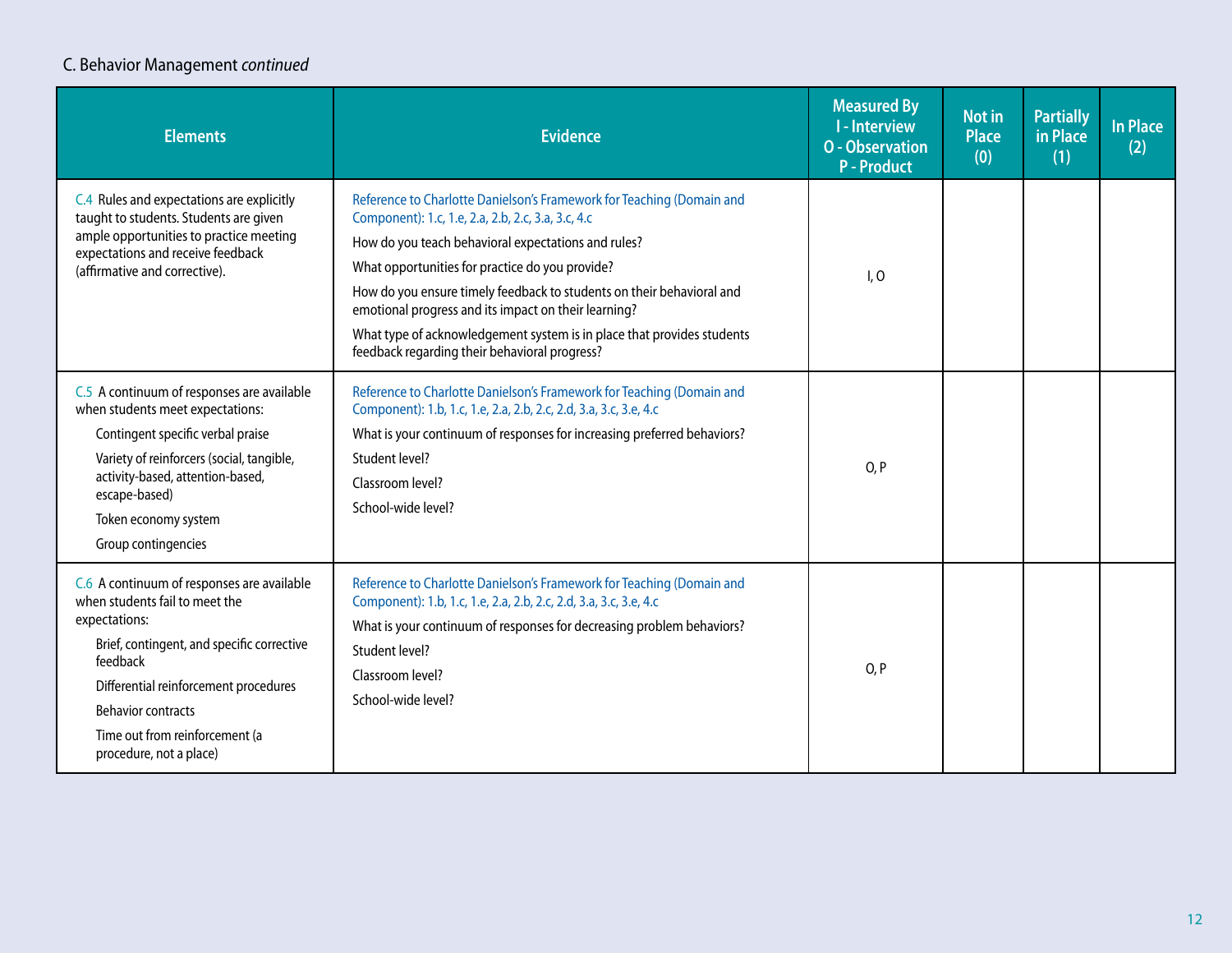### C. Behavior Management *continued*

| <b>Elements</b>                                                                                                                                                                                | <b>Evidence</b>                                                                                                                                                                                                                                                                                                                                                              | <b>Measured By</b><br><b>I-Interview</b><br><b>O</b> - Observation<br><b>P</b> - Product | Not in<br><b>Place</b><br>(0) | <b>Partially</b><br>in Place<br>(1) | <b>In Place</b><br>(2) |
|------------------------------------------------------------------------------------------------------------------------------------------------------------------------------------------------|------------------------------------------------------------------------------------------------------------------------------------------------------------------------------------------------------------------------------------------------------------------------------------------------------------------------------------------------------------------------------|------------------------------------------------------------------------------------------|-------------------------------|-------------------------------------|------------------------|
| C.7 Data related to behavior incidents<br>(including attendance) is carefully tracked<br>and used to inform decisions at both the<br>student level and with regard to services<br>and programs | Reference to Charlotte Danielson's Framework for Teaching (Domain and<br>Component): 1.c, 1.f, 2.b, 2.c, 4.b, 4.f<br>What data system is in place to track student behavioral incidences and<br>attendance?<br>Who is reviewing and analyzing data?<br>How often is data reviewed?<br>What decision rules are in place when analyzing data?                                  | P                                                                                        |                               |                                     |                        |
| C.8 Procedures are in place for intervention<br>at various stages of a crisis cycle and crisis<br>de-escalation                                                                                | Reference to Charlotte Danielson's Framework for Teaching (Domain and<br>Component): 1.d, 1.e, 2.a, 2.c, 2.d, 2.e<br>What crisis intervention are you using?<br>Is there a crisis team in place?<br>Who are the members of that team?<br>What is the plan for dealing with a crisis situation throughout the various phases<br>of escalation?                                | P                                                                                        |                               |                                     |                        |
| C.9 Students are taught self-awareness,<br>self-management, and self-monitoring skills<br>in order to transfer behavior management<br>skills to the students themselves                        | Reference to Charlotte Danielson's Framework for Teaching (Domain and<br>Component): 1.a, 1.b, 1.c, 1.d, 1.e, 1.f, 2.a, 2.b, 2.d, 3.a, 3.c, 4.c,<br>How do you empower students to develop effective strategies for<br>self-management?<br>How do you promote student self-regulation and self-monitoring of engaged<br>behavior?<br>How is generalization of skills taught? | I, P                                                                                     |                               |                                     |                        |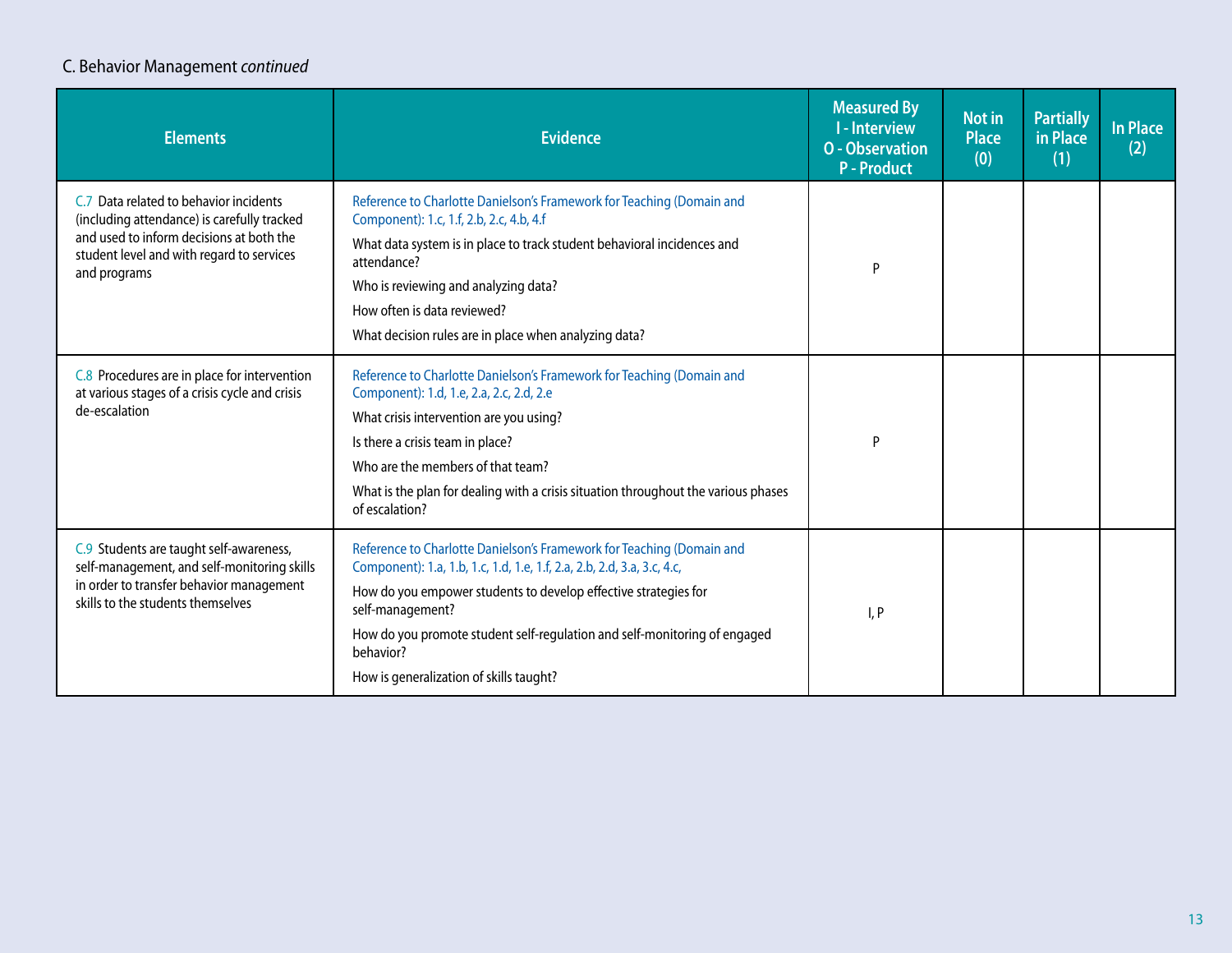#### C. Behavior Management *continued*

| <b>Elements</b>                                                                                                                                                                                                                                                                                                                                                                                                                                                                                                                                                                                                       | <b>Evidence</b>                                                                                                                                                                                                                                                                                                               | <b>Measured By</b><br><b>I</b> - Interview<br><b>O</b> - Observation<br><b>P-Product</b> | <b>Not in</b><br><b>Place</b><br>(0) | <b>Partially</b><br>in Place<br>(1) | <b>In Place</b><br>(2) |
|-----------------------------------------------------------------------------------------------------------------------------------------------------------------------------------------------------------------------------------------------------------------------------------------------------------------------------------------------------------------------------------------------------------------------------------------------------------------------------------------------------------------------------------------------------------------------------------------------------------------------|-------------------------------------------------------------------------------------------------------------------------------------------------------------------------------------------------------------------------------------------------------------------------------------------------------------------------------|------------------------------------------------------------------------------------------|--------------------------------------|-------------------------------------|------------------------|
| C.10 Each student whose behavior impedes<br>his/her learning or the learning of others<br>has a clear and current Positive Behavior<br>Support Plan (PBSP) developed by the<br>team, based upon a Functional Behavioral<br>Assessment (FBA), and each IEP documents<br>the necessary information:<br>Measureable annual goal<br>Antecedent strategies<br>Replacement behaviors<br>Consequence strategies for when the<br>student performs the replacement or<br>desired behavior<br>Consequence strategies for when the<br>student performs the problem or target<br>behavior<br>Crisis intervention plan (if needed) | Reference to Charlotte Danielson's Framework for Teaching (Domain and<br>Component): 1.c, 1.f, 2.d, 4.b<br>What is the process for ensuring all information regarding student behavior is<br>aligned between the FBA, PBSP and IEP?                                                                                           | P                                                                                        |                                      |                                     |                        |
| C.11 Positive and culturally sensitive staff/<br>student relationships (e.g., staff greeting<br>students positively upon arrival; staff asking<br>about students' personal interests/activi-<br>ties; students approaching staff with ques-<br>tions, for assistance, to share information)<br>are fostered.                                                                                                                                                                                                                                                                                                          | Reference to Charlotte Danielson's Framework for Teaching (Domain and<br>Component): 1.b, 1.d, 2.a, 2.b, 3.a, 3.b, 4.c<br>What factors in your students' backgrounds do you feel impact their behavior in<br>the classroom?<br>How does your knowledge of the students' background impact your<br>interactions with students? | 0,1                                                                                      |                                      |                                     |                        |

Total: /22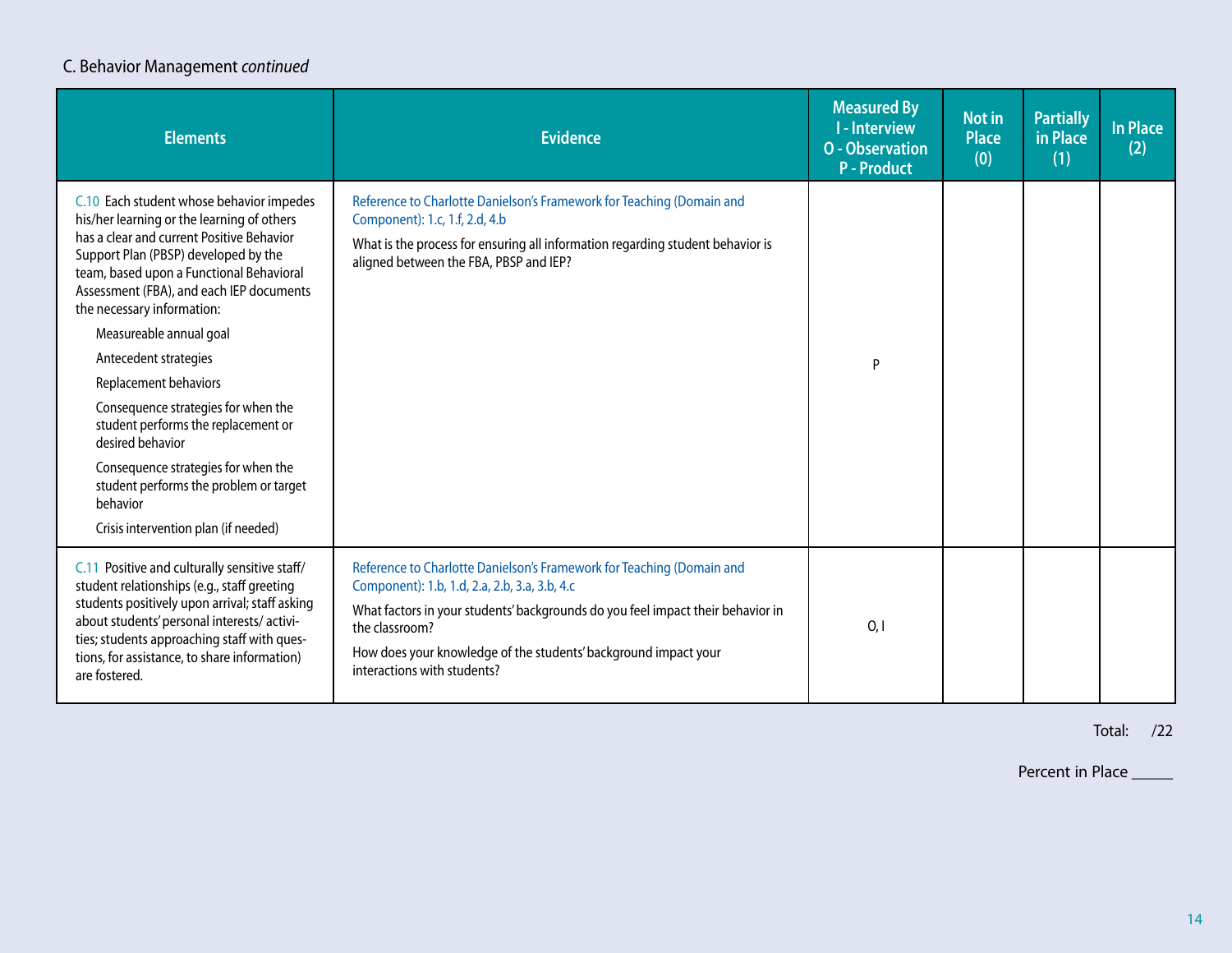#### **D. Collaboration and Communication**

| <b>Elements</b>                                                                                                                                                                                                                                                                                                                                                                               | <b>Evidence</b>                                                                                                                                                                                                                                                                                                                                                                                                                                                                                                                                                                                                                                                                           | <b>Measured By</b><br><b>I-Interview</b><br><b>O</b> - Observation<br><b>P</b> - Product | <b>Not in</b><br><b>Place</b><br>(0) | <b>Partially</b><br>in Place<br>(1) | <b>In Place</b><br>(2) |
|-----------------------------------------------------------------------------------------------------------------------------------------------------------------------------------------------------------------------------------------------------------------------------------------------------------------------------------------------------------------------------------------------|-------------------------------------------------------------------------------------------------------------------------------------------------------------------------------------------------------------------------------------------------------------------------------------------------------------------------------------------------------------------------------------------------------------------------------------------------------------------------------------------------------------------------------------------------------------------------------------------------------------------------------------------------------------------------------------------|------------------------------------------------------------------------------------------|--------------------------------------|-------------------------------------|------------------------|
| D.1 Policies and procedures of the LEA are<br>in place and are communicated to program<br>staff                                                                                                                                                                                                                                                                                               | Reference to Charlotte Danielson's Framework for Teaching (Domain and<br>Component): 2.c, 2.d, 4.d, 4.f<br>What policies and procedures of the LEA are communicated with<br>program staff?<br>How does the LEA ensure compliance with these procedures?<br>How are the policies and procedures communicated? How often?<br>How are the policies and procedures communicated to new staff,<br>substitutes, agency partners, etc. working as part of the program?                                                                                                                                                                                                                           | I, P                                                                                     |                                      |                                     |                        |
| D.2 Planned, coordinated transition<br>activities are in place:<br>Between grades, buildings, and levels<br>to facilitate smooth adjustments<br>For reintegration to school and general<br>education settings of students from<br>alternative placements or self-con-<br>tained programs<br>A comprehensive plan is in place for<br>students transitioning back to school<br>after an absence | Reference to Charlotte Danielson's Framework for Teaching (Domain and<br>Component): 1.b, 1.c, 1.d, 2.c, 3.a, 4.c, 4.f<br>What supports are in place for:<br>Grade-to-grade transitions?<br>Building-to-building transitions?<br>Students transitioning back to school from an alternative placement?<br>Students transitioning into the general education setting from self-contained<br>programs?<br>Students transitioning back to school after an extended absence?<br>What are the policies and procedures in place to ensure these activities occur in a<br>timely fashion?<br>How do you act as a resource for your school and colleagues in the area of<br>behavioral management? | I, P                                                                                     |                                      |                                     |                        |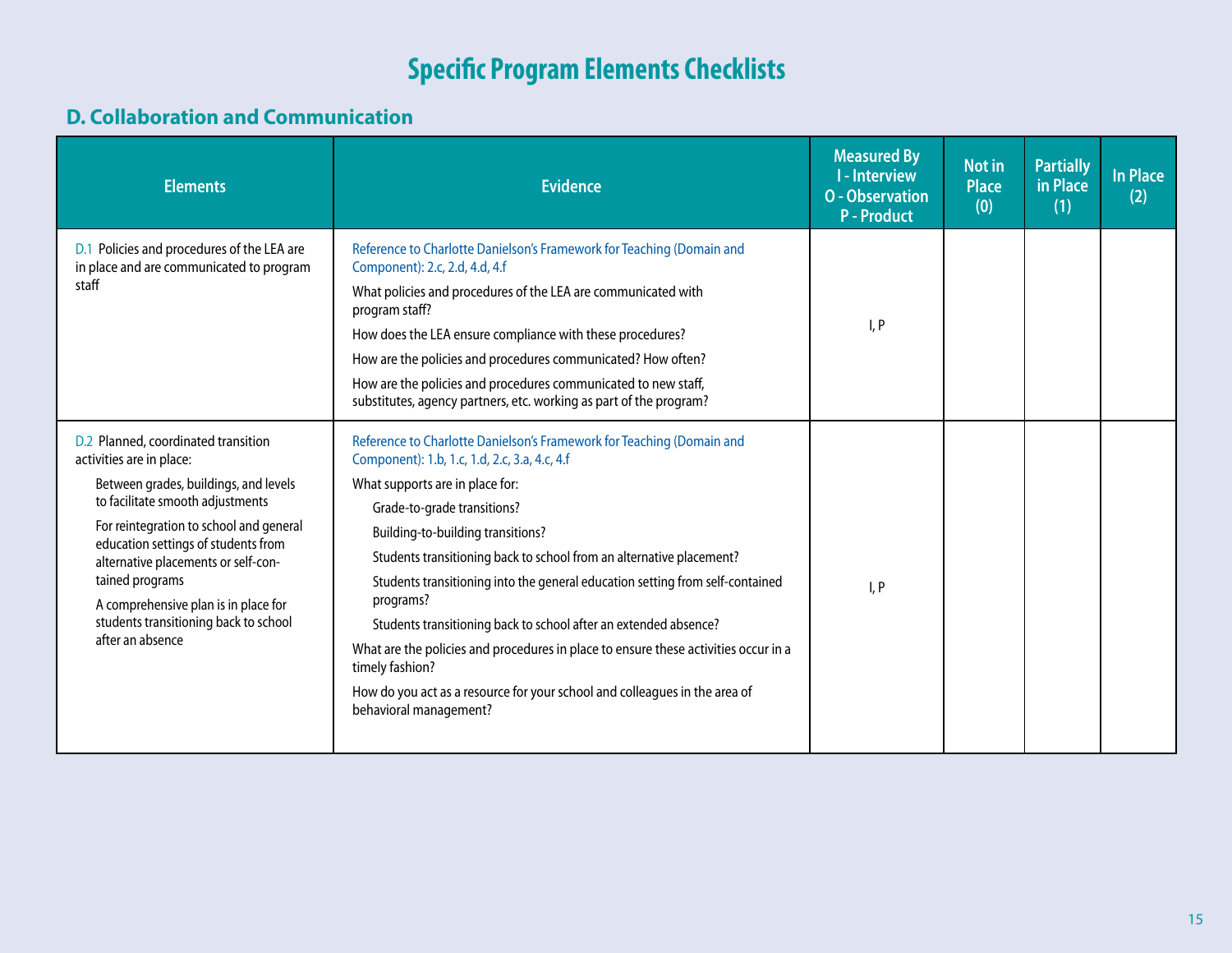#### D. Collaboration and Communication *continued*

| <b>Elements</b>                                                                                                                                                                                                                                                                                   | <b>Evidence</b>                                                                                                                                                                                                                                                                                                                                                                                                                                                                                                                              | <b>Measured By</b><br><b>I-Interview</b><br><b>O</b> - Observation<br><b>P</b> - Product | Not in<br><b>Place</b><br>(0) | <b>Partially</b><br>in Place<br>(1) | In Place<br>(2) |
|---------------------------------------------------------------------------------------------------------------------------------------------------------------------------------------------------------------------------------------------------------------------------------------------------|----------------------------------------------------------------------------------------------------------------------------------------------------------------------------------------------------------------------------------------------------------------------------------------------------------------------------------------------------------------------------------------------------------------------------------------------------------------------------------------------------------------------------------------------|------------------------------------------------------------------------------------------|-------------------------------|-------------------------------------|-----------------|
| D.3 Staff communicate and collaborate<br>with each other both orally and in writing<br>regarding:<br><b>Schedules</b><br><b>Expectations</b><br>Students' progress<br>Students' needs<br>Relevant events in students' lives that<br>may affect school performance                                 | Reference to Charlotte Danielson's Framework for Teaching (Domain and<br>Component): 2.b, 2.c, 2.d, 4.b 4.d, 4.f<br>How do program staff communicate and collaborate with each other regarding:<br>Schedules?<br>Expectations?<br>Students' progress?<br>Students' needs schedules?<br>Relevant events in students' lives that would affect school performance?<br>Is there protected time in the schedule for program staff to communicate with<br>one another?<br>How do you advocate for the needs of your students?                      | I, P                                                                                     |                               |                                     |                 |
| D.4 Program staff communicate and<br>collaborate with other school staff,<br>including:<br><b>General education teachers</b><br>Related arts teachers<br><b>Building administrators</b><br>Counselors<br>School psychologists<br>Related service providers (e.g., OT, PT,<br>speech and language) | Reference to Charlotte Danielson's Framework for Teaching (Domain and<br>Component): 2.a, 2.d, 4.b, 4.d, 4.f<br>How do program staff collaborate with:<br>General education teachers?<br>Related arts teachers?<br><b>Building administrators?</b><br>Counselors?<br>School psychologists?<br>General education teachers?<br>Related service providers (e.g. speech, OT, PT)?<br>Is there protected time in the schedule for program staff to communicate with<br>other school staff?<br>How do you advocate for the needs of your students? | I, P                                                                                     |                               |                                     |                 |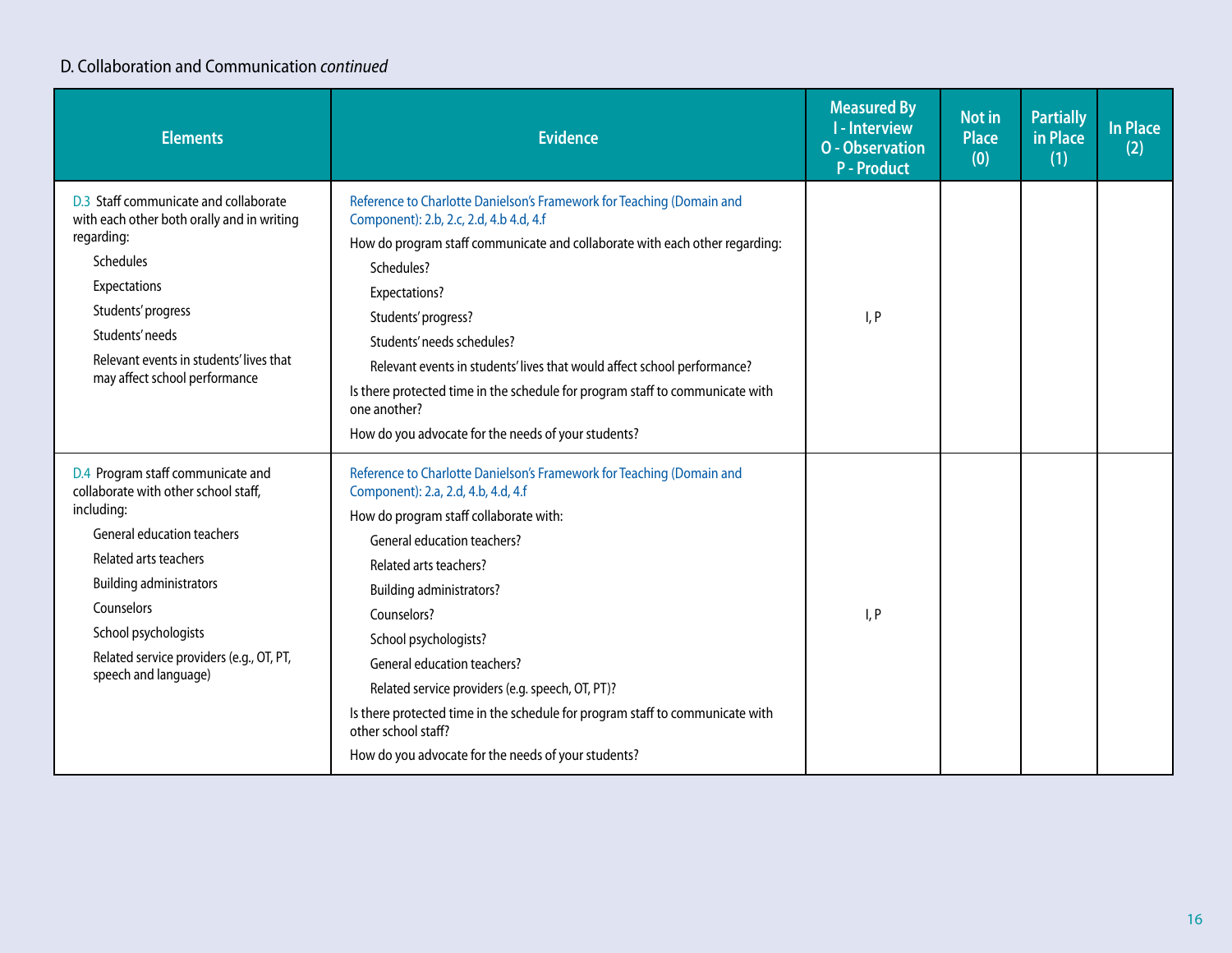#### D. Collaboration and Communication *continued*

| <b>Elements</b>                                                                                                                                                                                                                                                                                                                          | <b>Evidence</b>                                                                                                                                                                                                                                                                                                                                                                                                                                                                                                                                                                                                                                                                                                                                                                                                                  | <b>Measured By</b><br><b>I-Interview</b><br><b>O</b> - Observation<br><b>P</b> - Product | <b>Not in</b><br><b>Place</b><br>(0) | <b>Partially</b><br>in Place<br>(1) | <b>In Place</b><br>(2) |
|------------------------------------------------------------------------------------------------------------------------------------------------------------------------------------------------------------------------------------------------------------------------------------------------------------------------------------------|----------------------------------------------------------------------------------------------------------------------------------------------------------------------------------------------------------------------------------------------------------------------------------------------------------------------------------------------------------------------------------------------------------------------------------------------------------------------------------------------------------------------------------------------------------------------------------------------------------------------------------------------------------------------------------------------------------------------------------------------------------------------------------------------------------------------------------|------------------------------------------------------------------------------------------|--------------------------------------|-------------------------------------|------------------------|
| D.5 Program staff communicate and<br>collaborate with students, parents, and<br>other family members regarding:<br><b>Schedules</b><br>Expectations<br>Students' progress<br>Students' needs                                                                                                                                             | Reference to Charlotte Danielson's Framework for Teaching (Domain and<br>Component): 2.a, 2.b, 2.c, 2.d, 3.a, 4.b, 4.c, 4.f<br>What procedures are in place for program staff to communicate with students<br>about their schedule, expectations, progress, and needs?<br>What procedures are in place for program staff to communicate with parents<br>and other family members about their child's schedule, expectations, progress,<br>and needs?<br>How often is program staff communicating with students and families?<br>What opportunities are provided for students and families to provide feedback<br>to program staff (student and family voice)?<br>How do you advocate for the needs of your students?<br>What information do you provide to students and parents about resources in<br>your school and community? | I, P                                                                                     |                                      |                                     |                        |
| D.6 Program staff communicate and collab-<br>orate with community agency personnel,<br>including:<br>Social service and mental health agency<br>personnel<br>Businesses, student employers, and job<br>site staff<br>Law enforcement and juvenile justice<br>staff<br>Individual service providers, such as<br>therapists and physicians | Reference to Charlotte Danielson's Framework for Teaching (Domain and<br>Component): 1.d, 2.a, 4.f<br>What procedures are in place for program staff to communicate and collaborate<br>with community agency personnel (e.g. social services, mental health agencies,<br>businesses, student employers, law enforcement, juvenile justice, therapist, and<br>physicians)?<br>How often are program staff collaborating and communicating with these<br>various stakeholders?<br>How do you advocate for the needs of your students?                                                                                                                                                                                                                                                                                              | I, P                                                                                     |                                      |                                     |                        |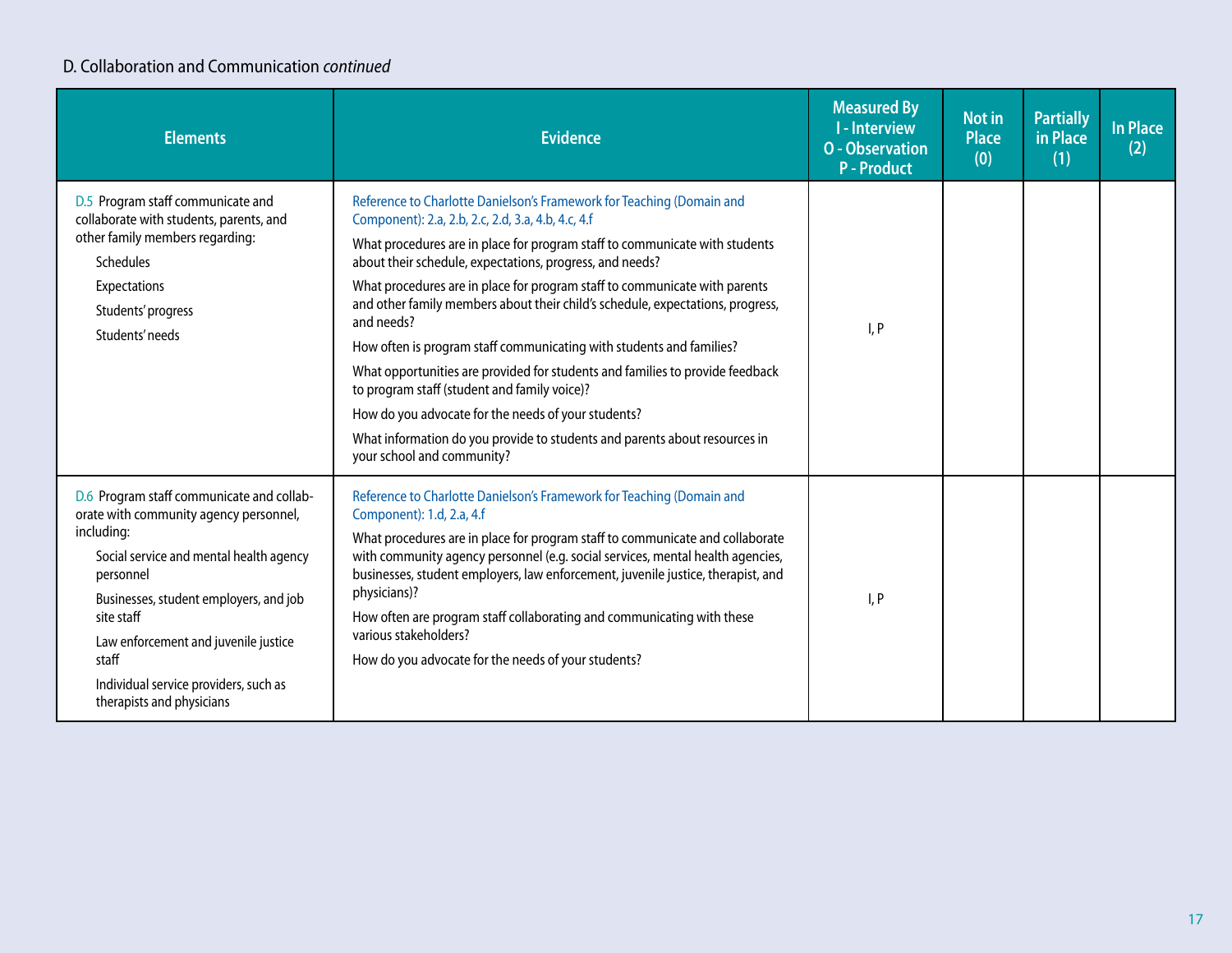#### D. Collaboration and Communication *continued*

| <b>Elements</b>                                                                                                                                                             | <b>Evidence</b>                                                                                                                                                                                                                                                                                                                                                                                                       | <b>Measured By</b><br>I - Interview<br><b>O</b> - Observation<br><b>P-Product</b> | Not in<br><b>Place</b><br>(0) | <b>Partially</b><br>in Place<br>(1) | <b>In Place</b><br>(2) |
|-----------------------------------------------------------------------------------------------------------------------------------------------------------------------------|-----------------------------------------------------------------------------------------------------------------------------------------------------------------------------------------------------------------------------------------------------------------------------------------------------------------------------------------------------------------------------------------------------------------------|-----------------------------------------------------------------------------------|-------------------------------|-------------------------------------|------------------------|
| D.7 Program staff comply with Family<br><b>Education Rights and Privacy Act (FERPA)</b><br>and Health Insurance Portability and<br>Accountability Act (HIPAA) privacy rules | Reference to Charlotte Danielson's Framework for Teaching (Domain and<br>Component): 4.c, 4.f<br>How often are program staff provided training in FERPA and HIPAA?<br>What is the format of the training (e.g. face to face, online, webinar)?<br>What is the procedure for documenting that all staff have been trained?<br>What procedures are in place to ensure that staff are complying with FERPA and<br>HIPAA? | I, P                                                                              |                               |                                     |                        |

Total: /14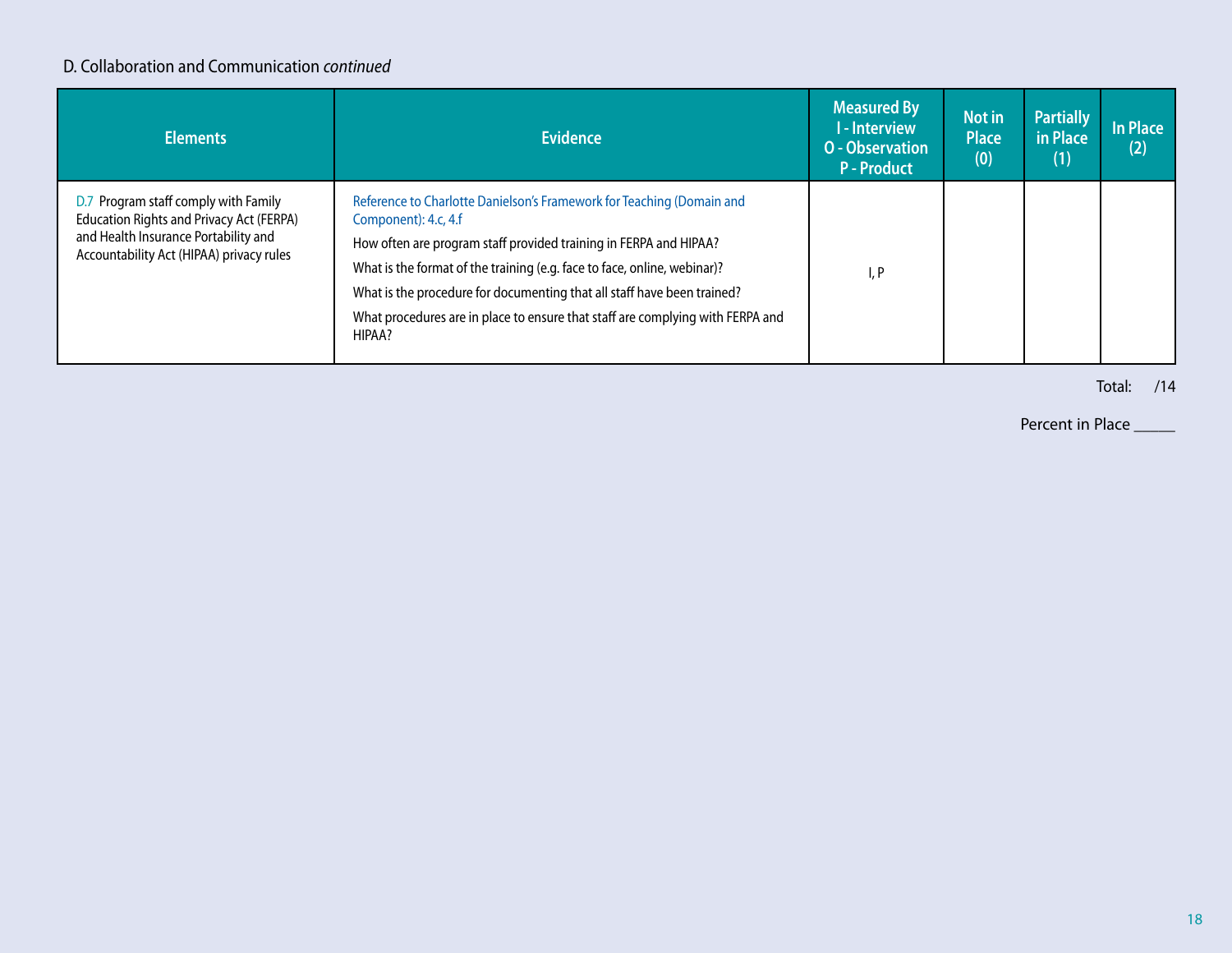#### **E. Evaluation and Assessment**

| <b>Elements</b>                                                                                                                                                                                                                                                                                                                                                                                                                                                                | <b>Evidence</b>                                                                                                                                                                                                                                                                                                                                                                          | <b>Measured By</b><br><b>I-Interview</b><br><b>O</b> - Observation<br><b>P-Product</b> | <b>Not in</b><br><b>Place</b><br>(0) | <b>Partially</b><br>in Place<br>(1) | <b>In Place</b><br>(2) |
|--------------------------------------------------------------------------------------------------------------------------------------------------------------------------------------------------------------------------------------------------------------------------------------------------------------------------------------------------------------------------------------------------------------------------------------------------------------------------------|------------------------------------------------------------------------------------------------------------------------------------------------------------------------------------------------------------------------------------------------------------------------------------------------------------------------------------------------------------------------------------------|----------------------------------------------------------------------------------------|--------------------------------------|-------------------------------------|------------------------|
| E.1 Evaluations and reevaluations are con-<br>ducted in compliance with procedural<br>requirements and timelines, and:<br>Are comprehensive, utilizing multiple<br>sources of information<br>Include functional behavioral<br>assessment (if needed)<br>Tests and other materials are appro-<br>priate for students' ages, cultures,<br>and developmental levels<br>The results are clearly articulated in a<br>written report and shared with team<br>members, as appropriate | Reference to Charlotte Danielson's Framework for Teaching (Domain and<br>Component): 1.e, 1.f, 2.a, 2.d, 3.a, 4.b, 4.c, 4.f<br>What is the process and who, by role, are involved in the completion of<br><b>Evaluation Report/Revaluation Report?</b><br>What various tests, surveys, progress monitoring tools, etc., are used for this<br>process?                                    | P, I                                                                                   |                                      |                                     |                        |
| E.2 Data-based system is used for:<br>Documenting and reporting progress<br>toward IEP goals<br>Reporting to students/ parents/<br>guardians<br>Grading/report cards<br>Decision making on programming and<br>IEP development                                                                                                                                                                                                                                                  | Reference to Charlotte Danielson's Framework for Teaching (Domain and<br>Component): 1.c, 1.d, 1.e, 1.f, 2.d, 3.a, 4.b, 4.c, 4.f<br>What system is in place for monitoring and documenting student progress<br>across programs?<br>How is progress communicated to staff, students and parents?                                                                                          | P                                                                                      |                                      |                                     |                        |
| E.3 Data-based decision-making and<br>documentation of participation and<br>necessary accommodations for statewide<br>and district-wide standardized assessments<br>are utilized                                                                                                                                                                                                                                                                                               | Reference to Charlotte Danielson's Framework for Teaching (Domain and<br>Component): 1.c, 1.f, 4.b<br>Define the process used to determine participation and necessary<br>accommodations when reflecting on statewide and district-wide assessments.<br>What assessments do you utilize to increase your knowledge of students' needs<br>in order to determine necessary accommodations? | P                                                                                      |                                      |                                     |                        |

Total: /6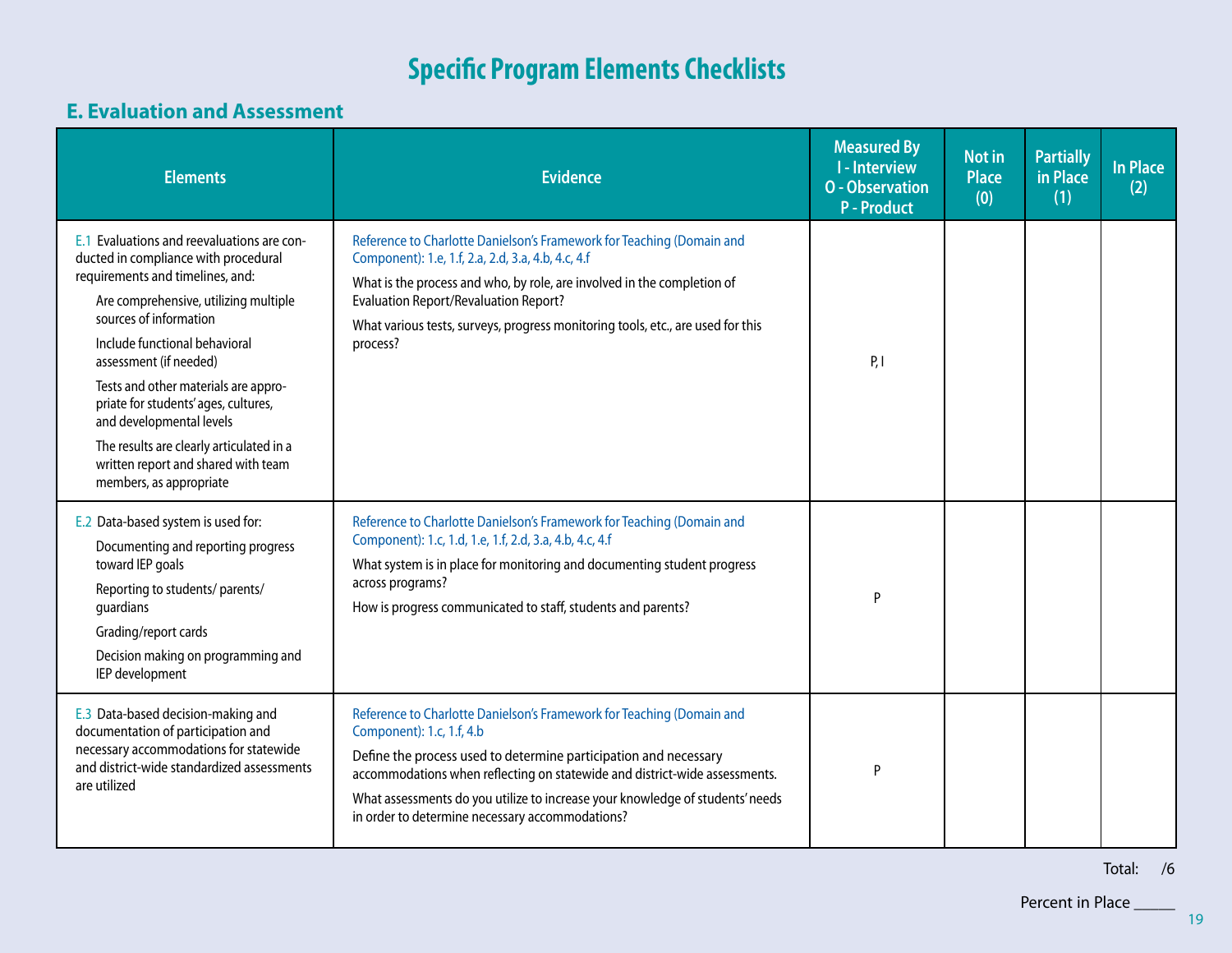### **F. Post-Secondary Transition**

| <b>Elements</b>                                                                                                                                                                                                                                                                                                                    | <b>Evidence</b>                                                                                                                                                                                                                                                                                                                            | <b>Measured By</b><br><b>I-Interview</b><br><b>O</b> - Observation<br><b>P</b> - Product | <b>Not in</b><br><b>Place</b><br>(0) | <b>Partially</b><br>in Place<br>(1) | <b>In Place</b><br>(2) |
|------------------------------------------------------------------------------------------------------------------------------------------------------------------------------------------------------------------------------------------------------------------------------------------------------------------------------------|--------------------------------------------------------------------------------------------------------------------------------------------------------------------------------------------------------------------------------------------------------------------------------------------------------------------------------------------|------------------------------------------------------------------------------------------|--------------------------------------|-------------------------------------|------------------------|
| F.1 The process of post-secondary transition<br>begins at age 14, and continues through<br>middle and high school                                                                                                                                                                                                                  | Reference to Charlotte Danielson's Framework for Teaching (Domain and<br>Component): 1.b, 1.c, 1.d, 3.a, 4.b, 4.c, 4.e<br>Are there transition plans in place?<br>When do transition questions begin to be addressed?                                                                                                                      | I, P                                                                                     |                                      |                                     |                        |
| F.2 Students are taught positive and pro-<br>ductive work ethics linked to Pennsylvania<br><b>Career Education and Work Standards</b>                                                                                                                                                                                              | Reference to Charlotte Danielson's Framework for Teaching (Domain and<br>Component): 1.a, 2.a, 3.a, 3.c<br>How do your lessons lead to positive behavioral growth that impacts<br>post-secondary success?<br>What factors in your students' backgrounds do you feel impact their<br>post-secondary success?<br>How is instruction adapted? | I, P                                                                                     |                                      |                                     |                        |
| F.3 Post-school goals in the areas of educa-<br>tion, employment, and when appropriate,<br>independent living are developed based<br>on age-appropriate assessments and are<br>reflected in students' IEPs with correspond-<br>ing courses of study and measurable annual<br>goals and, when appropriate, short-term<br>objectives | Reference to Charlotte Danielson's Framework for Teaching (Domain and<br>Component): 1.b, 1.c, 1.d, 1.e, 1.f, 3.d, 4.b<br>What is the process for identifying post-school goals and related coursework in<br>the areas of:<br>Education,<br>Employment and<br>Independent living<br>What age appropriate assessments are being utilized?   | I, P                                                                                     |                                      |                                     |                        |
| F.4 Students are taught and expected<br>to use self-determination skills.<br>Transition-aged students are able to<br>lead the discussion at their IEP meeting.                                                                                                                                                                     | Reference to Charlotte Danielson's Framework for Teaching (Domain and<br>Component): 2.a, 2.b, 3.a, 3.c<br>Are transition aged students invited, and participating in their own IEPs?<br>Identify the self-determination curriculum/lesson plans.                                                                                          |                                                                                          |                                      |                                     |                        |
| F.5 Communication and coordination with<br>community agencies for post-high school<br>transition (agency representatives are<br>invited to participate in IEPs for students 14<br>and older) occurs                                                                                                                                | Reference to Charlotte Danielson's Framework for Teaching (Domain and<br>Component): 1.d, 2.a, 3.a, 4.c<br>Is there a process for communicating/collaborating with community agencies?<br>(Please describe.)                                                                                                                               | I, P                                                                                     |                                      |                                     |                        |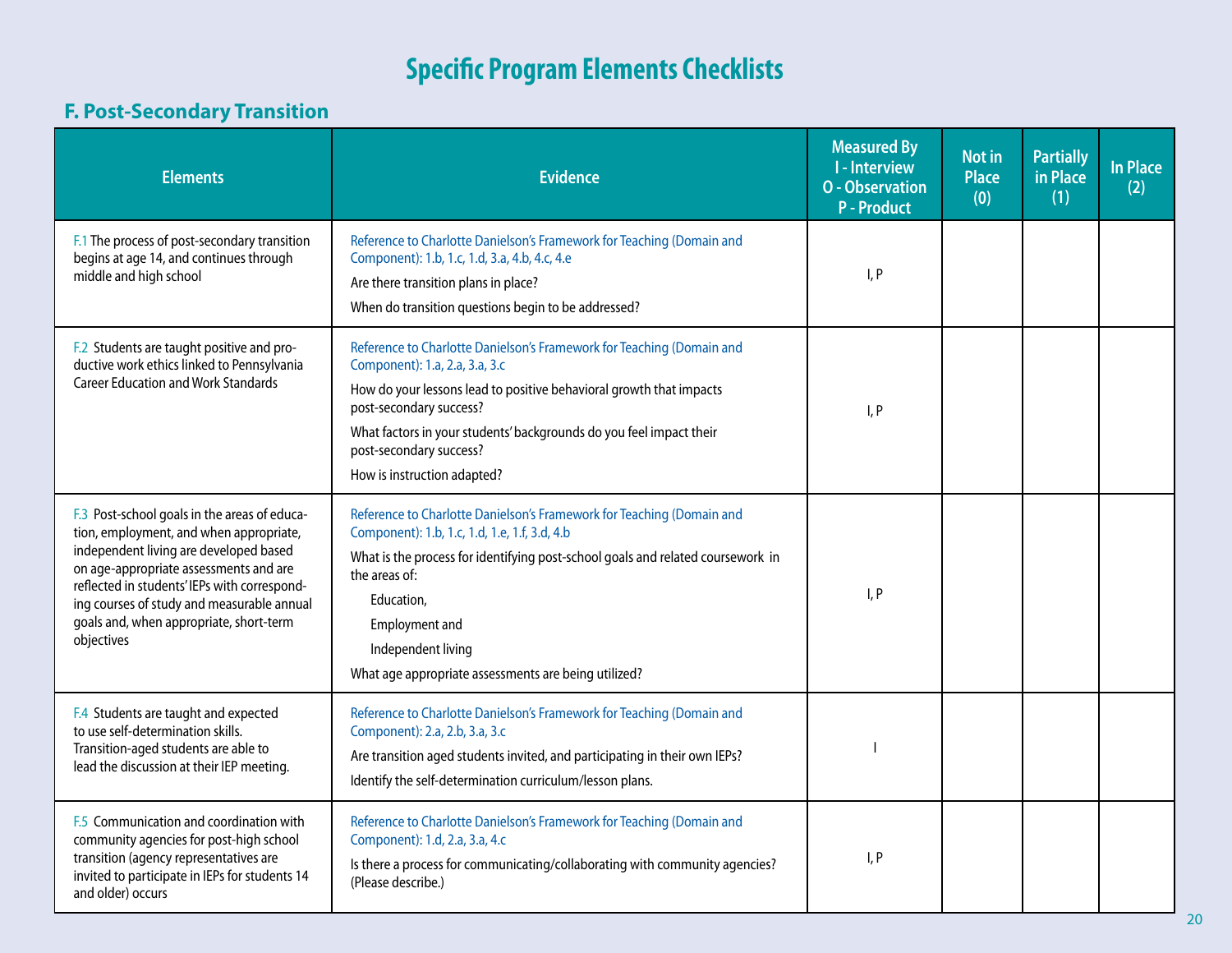#### F. Post-Secondary Transition *continued*

| <b>Elements</b>                                                                                                                                                                       | <b>Evidence</b>                                                                                                                                                                                                                                                           | <b>Measured By</b><br>I - Interview<br><b>O</b> - Observation<br><b>P-Product</b> | Not in<br><b>Place</b><br>(0) | <b>Partially</b><br>in Place<br>(1) | In Place<br>(2) |
|---------------------------------------------------------------------------------------------------------------------------------------------------------------------------------------|---------------------------------------------------------------------------------------------------------------------------------------------------------------------------------------------------------------------------------------------------------------------------|-----------------------------------------------------------------------------------|-------------------------------|-------------------------------------|-----------------|
| F.6 High school graduation with a contin-<br>uum of options (traditional Carnegie units,<br>GED, or completion of the IEP) is a goal for<br>all students                              | Reference to Charlotte Danielson's Framework for Teaching (Domain and<br>Component): 1.c, 1.d<br>Are graduation goals identified for all students?                                                                                                                        |                                                                                   |                               |                                     |                 |
| F.7 Tiered interventions are provided to<br>students at risk for dropping out of school                                                                                               | Reference to Charlotte Danielson's Framework for Teaching (Domain and<br>Component): 1.b, 1.d, 2.a, 3.a, 4.c<br>Are Universal Screeners used for identifying 'At Risk' students?<br>Are there clear decision making rules in places for moving students between<br>tiers? | I, P                                                                              |                               |                                     |                 |
| F.8 Follow-up with students who<br>dropout and with students who graduate<br>is conducted, and data is used to identify<br>program and service strengths and areas<br>for improvement | Reference to Charlotte Danielson's Framework for Teaching (Domain and<br>Component): 1.d, 3.a, 4.b, 4.c<br>What processes are in place for follow up data?                                                                                                                | I, P                                                                              |                               |                                     |                 |
| F.9 A Summary of Academic Achievement<br>and Functional Performance is developed<br>for and shared with graduating students                                                           | Reference to Charlotte Danielson's Framework for Teaching (Domain and<br>Component): 1.f, 3.a, 4.b<br>Examples/evidence of Summary of Performance records                                                                                                                 | P                                                                                 |                               |                                     |                 |

Total: /18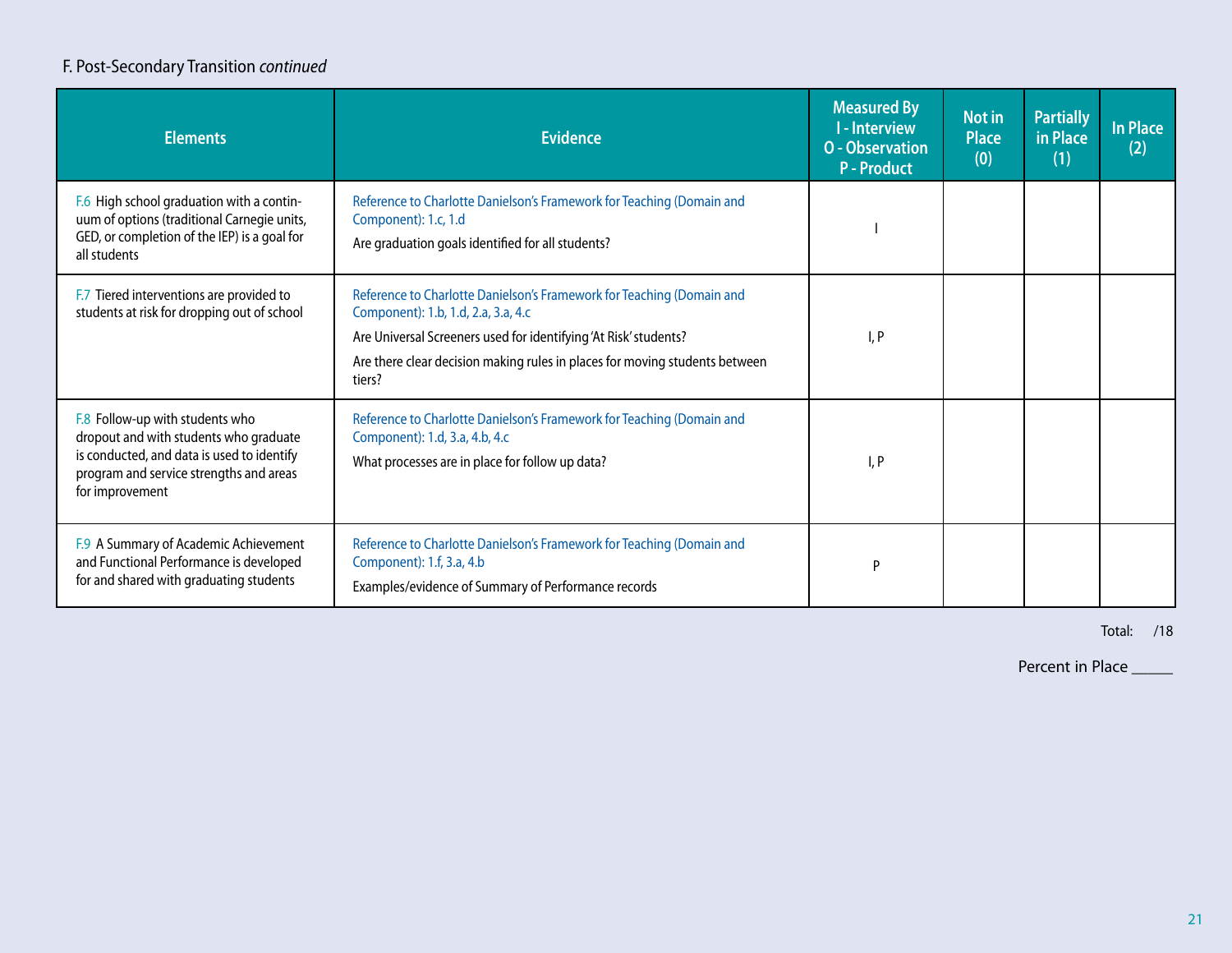#### **G. Professional Development**

| <b>Elements</b>                                                                                                  | <b>Evidence</b>                                                                                                                                                                                                                                                                                                                                                | <b>Measured By</b><br><b>I-Interview</b><br><b>O</b> - Observation<br><b>P-Product</b> | Not in<br><b>Place</b><br>(0) | <b>Partially</b><br>in Place<br>(1) | <b>In Place</b><br>(2) |
|------------------------------------------------------------------------------------------------------------------|----------------------------------------------------------------------------------------------------------------------------------------------------------------------------------------------------------------------------------------------------------------------------------------------------------------------------------------------------------------|----------------------------------------------------------------------------------------|-------------------------------|-------------------------------------|------------------------|
| G.1 Topics for staff development are<br>determined by data, by the administration,<br>and by the program staff   | Reference to Charlotte Danielson's Framework for Teaching (Domain and<br>Component): 1.d, 2.c, 4.d, 4.e, 4.f<br>What is the system for identifying Professional Development needs of staff? (sur-<br>veys/observations)<br>What input do you seek to develop your professional skills?<br>What goals have you identified to continue your professional growth? | I, P                                                                                   |                               |                                     |                        |
| G.2 New staff are provided with an in-<br>depth orientation to the emotional support<br>program and expectations | Reference to Charlotte Danielson's Framework for Teaching (Domain and<br>Component): 4.d, 4.e, 4.f<br>Is there an induction process that includes initial training for new staff?                                                                                                                                                                              | I, P                                                                                   |                               |                                     |                        |
| G.3 Safe Crisis Management Certification is<br>current for all staff                                             | Reference to Charlotte Danielson's Framework for Teaching (Domain and<br>Component): 1.d, 2.d, 4.b, 4.e<br>What crisis management training is provided and how often?                                                                                                                                                                                          | P                                                                                      |                               |                                     |                        |

Total: /6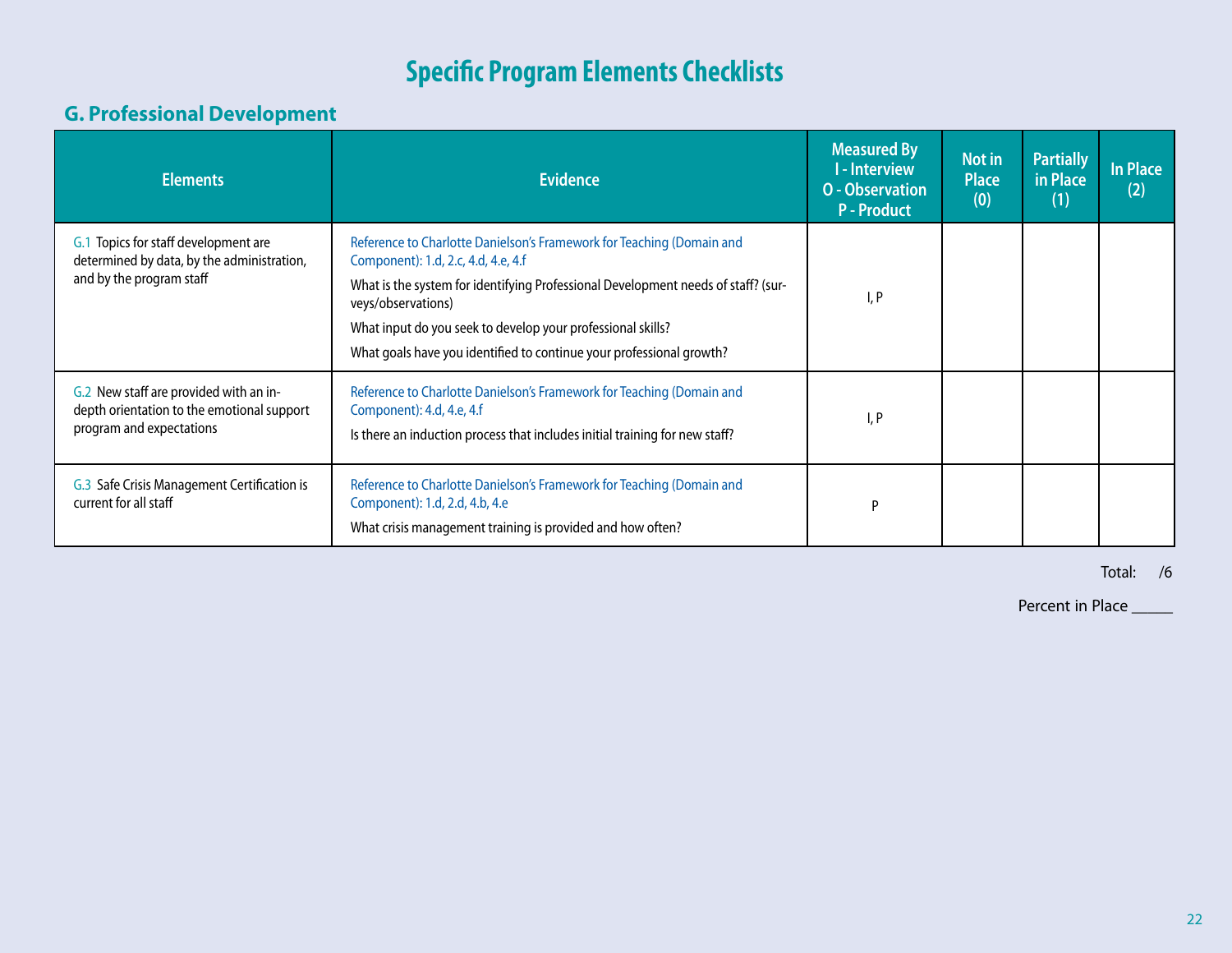# **Program Action Plan**

| <b>Domain/Elements</b>                             | Percentage | <b>Priority</b> | <b>Action Step(s) with Measurable Outcomes</b> | Person(s)<br>Responsible | <b>Timeline</b> | <b>Action Step(s)</b><br>Update |
|----------------------------------------------------|------------|-----------------|------------------------------------------------|--------------------------|-----------------|---------------------------------|
| <b>Academic Instruction and</b><br>Support         |            |                 |                                                |                          |                 |                                 |
| <b>Social-Emotional Instruction</b><br>and Support |            |                 |                                                |                          |                 |                                 |
| <b>Behavior Management</b>                         |            |                 |                                                |                          |                 |                                 |
| <b>Collaboration and</b><br>Communication          |            |                 |                                                |                          |                 |                                 |
| <b>Evaluation and Assessment</b>                   |            |                 |                                                |                          |                 |                                 |
| <b>Post-Secondary Transition</b>                   |            |                 |                                                |                          |                 |                                 |
| <b>Professional Development</b>                    |            |                 |                                                |                          |                 |                                 |

#### **Reflection from the meeting: (to be completed after each meeting)**

| Did we meet set deadlines?                              | $Yes \mid \mid$ | Nol I           |
|---------------------------------------------------------|-----------------|-----------------|
| Did we write action steps with measurable outcomes?     | $Yes \Box$      | $N_0$           |
| Did we communicate and collaborate through the process? | Yes $\Box$      | N <sub>0</sub>  |
| Are we using a data driven process?                     | Yes $\Box$      | No <sub>1</sub> |

Your local intermediate unit and the Pennsylvania Training and Technical Assistance Network (PaTTAN) have resources to assist LEAs in addressing the needs that have been identified as a result of using the QIESSP. You can visit PaTTAN on the web at <www.pattan.net>.